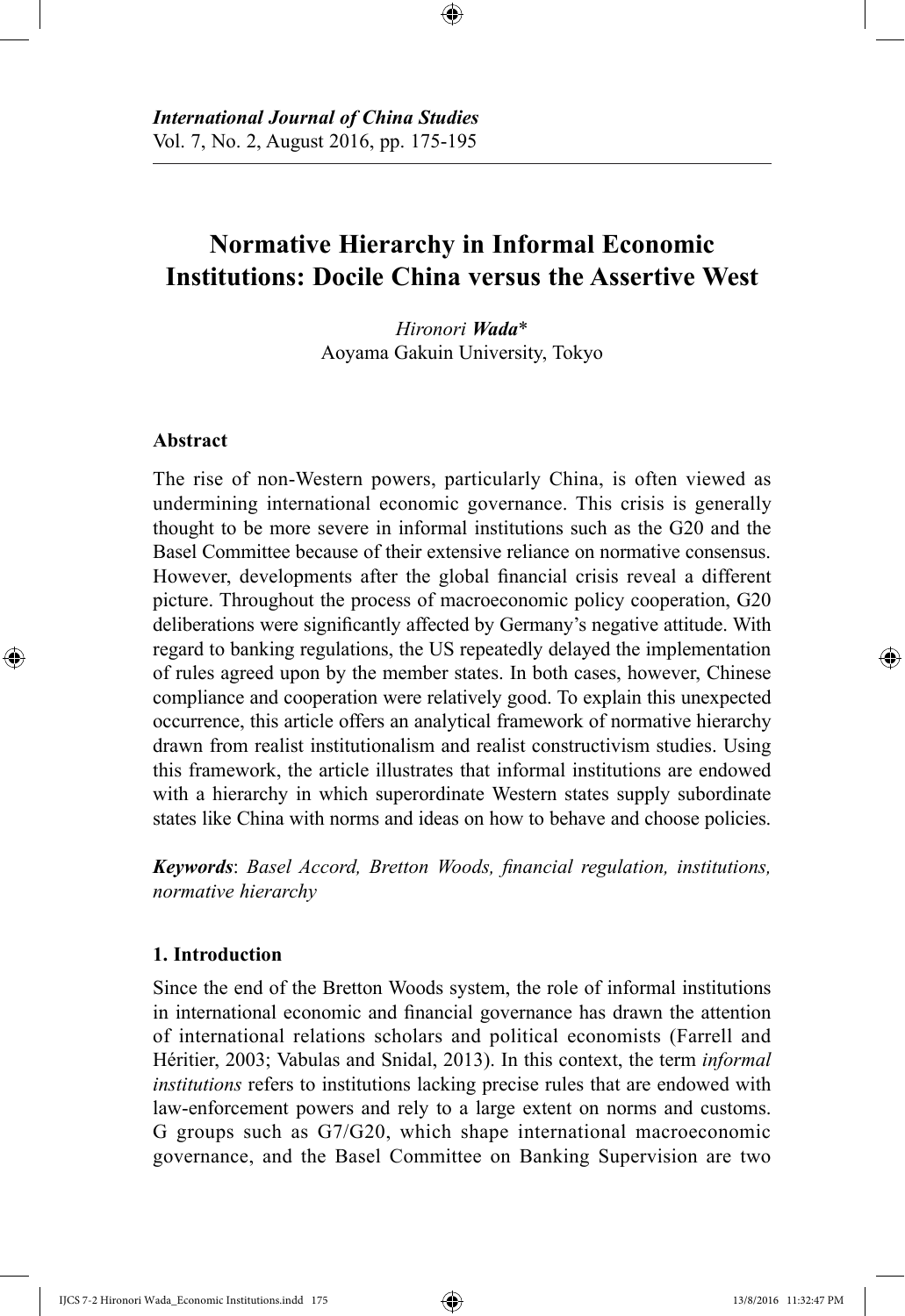⊕

examples of informal institutions. These institutions have achieved moderate success in dealing with the dynamism of the international macroeconomy and finance by virtue of flexibility, which is the major advantage of informal institutions.

⊕

Meanwhile, the rise of emerging states  $-$  China in particular  $-$  has become a considerable concern for advanced states, especially after the global financial crisis of 2008-2009. Because the effectiveness of informal institutions has been supported by shared norms among a small number of advanced states, the emergence of "state capitalist" states like China, which do not share liberal economic norms with advanced states, was expected to have negative effects on the *status quo* (Bremmer, 2010; Halper, 2010).

However, what has come to pass has differed significantly from that expectation. As we will describe below in detail, although China has been feared as one of the most serious threats to the liberal international order among emerging states, it has consistently exhibited a cooperative attitude since joining the informal institutions. Major advanced states such as the US and Germany, on the other hand, have committed rather deviant behaviours with regard to internationally pursued policy goals.

How can we understand such an unexpected situation? To begin, this article offers an analytical framework focusing on the normative hierarchy involved in informal institutions and then applies it to explain cases of international banking regulations and macroeconomic cooperation. The purpose of the analytical framework is not to create a theory applicable to all behaviours of China in global governance across issue areas. Rather, its purpose is to explain the apparently counterintuitive cases where China exhibited more cooperative behaviours than major Western countries in global governance. In this sense, our approach here is close to a "theoretically guided historical account" (Gourevitch, 1986: 34). Based on this analysis, we draw the understanding that the different degrees of international cooperation between major Western states and China can be recognised as a reflection of normative hierarchy in informal institutions derived from disparity in the power resources held by both sides. Thus, this paper challenges the pervasive view that the rise of China would inevitably undermine cooperation in international economic governance by bringing a different sort of capitalism.

### **2. Norm Supplier and Norm Demander**

Much of the mainstream constructivist literature seems to have some "liberal bias", in which the diffusion of norms in international society is thought to contribute to the establishment and maintenance of a liberal international order in which international public goods are promoted under relatively equal interstate relations (Adamson, 2005; Epstein, 2012). In contrast, recent realist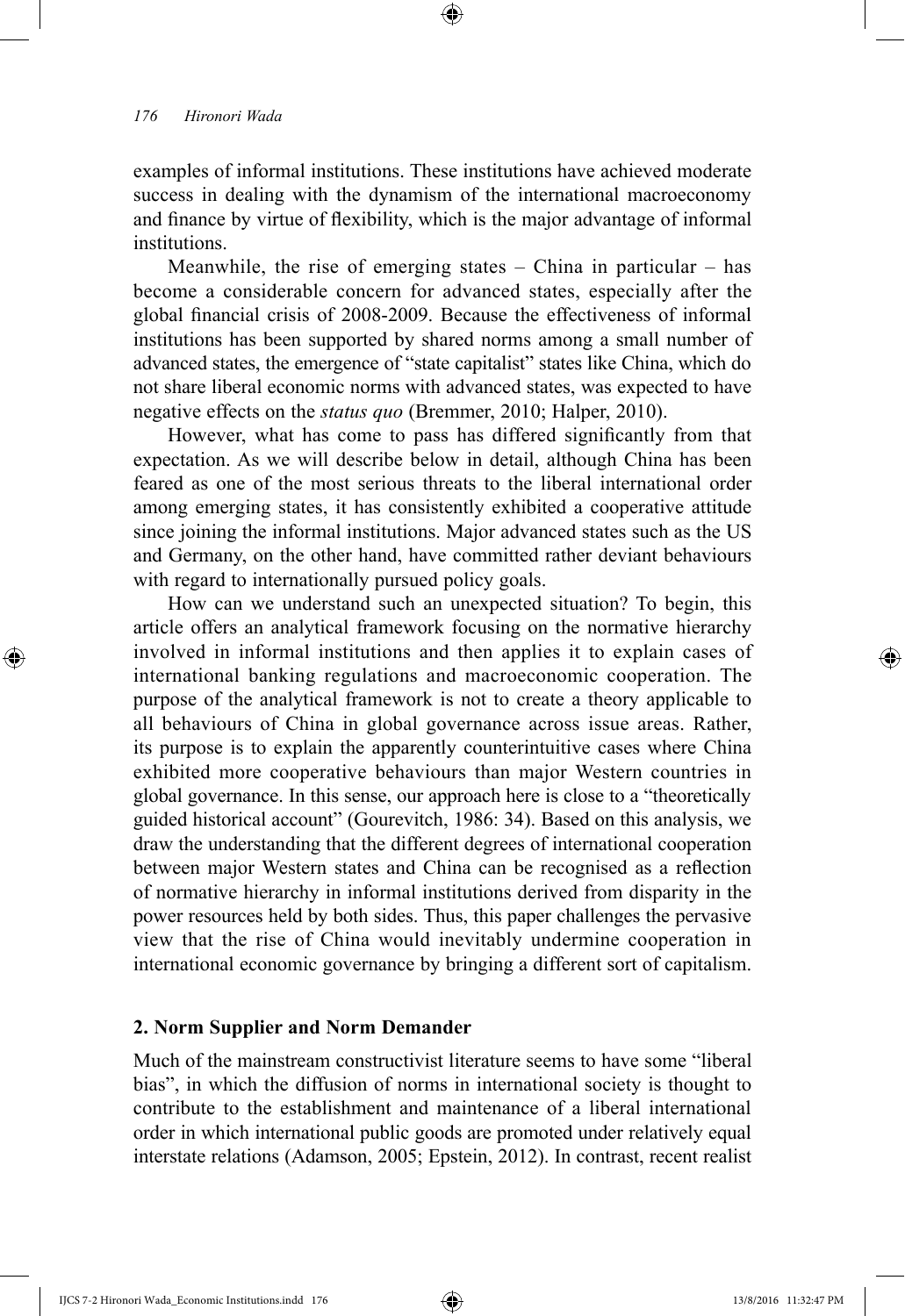constructivism literature tends to focus on the relationship between norm and power or hierarchy. Best (2010), for example, argues that the International Monetary Fund began to adopt a 'constructivist strategy' by recommending a policy package that included fiscal transparency, banking supervision, and corporate governance as best practice. It encouraged developing states to voluntarily adopt it. In this context, norms and policy ideas are used as power resources to steer emerging states towards adopting a particular type of economic policy. From the standpoint of an emerging state, pressure for adopting that particular type of policy is quite strong, as the perception deeming that policy sound is diffused through the norms and ideas among financial market participants. The concept of productive power, which asserts that the wide spread of particular knowledge or a perception can lead to the construction of social abilities of actors, is also relevant here. In turn, these can be transformed into power relations among the participants (Barnett and Duvall, 2005; Chwieroth, 2013). For example, categories such as 'democratic state' or 'liberal market economy' prescribe the positions and abilities of states in the international society.

⊕

This line of inquiry highlights that the diffusion of norms separates related actors into two categories: the first is the actor who diffuses norms and policy ideas, and the second is the actor who receives and accepts them. In this article, we call the former the 'norm supplier' and the latter the 'norm demander'. The norm supplier is a state that diffuses norms and policy ideas about international governance issues to other states. The norm demander is a state that accepts norms and policy ideas presented by other states. The relationship between the two kinds of actors tends to be hierarchical in the sense that a norm supplier teaches and guides a norm demander about how to behave and choose policies with regard to international governance issues.

To be a norm supplier, it is a prerequisite for a state to establish its own norms or policy ideas so that they can be applied to a particular international governance issue. The establishment of such norms and ideas usually requires a high standard of economics and other social science research, as well as a rich accumulation of policy experience. In addition to the establishment of a state's own norms and ideas, the endowment of institutional resources that can be utilised to diffuse the norms and ideas is also important (Bell, 2012). Institutional resources for a state in this regard generally refer to international institutions that tend to support that state's position. A typical example is the IMF or the World Bank for the US, as the term "Washington Consensus" implies. As will be discussed later, the European Central Bank (ECB) can also be viewed as an institutional resource for Germany. National regulatory institutions with renowned status in global financial markets, such as the US Federal Reserve, can play a similar role. These institutional resources are useful for a norm supplier because they supply various means to diffuse norms

⊕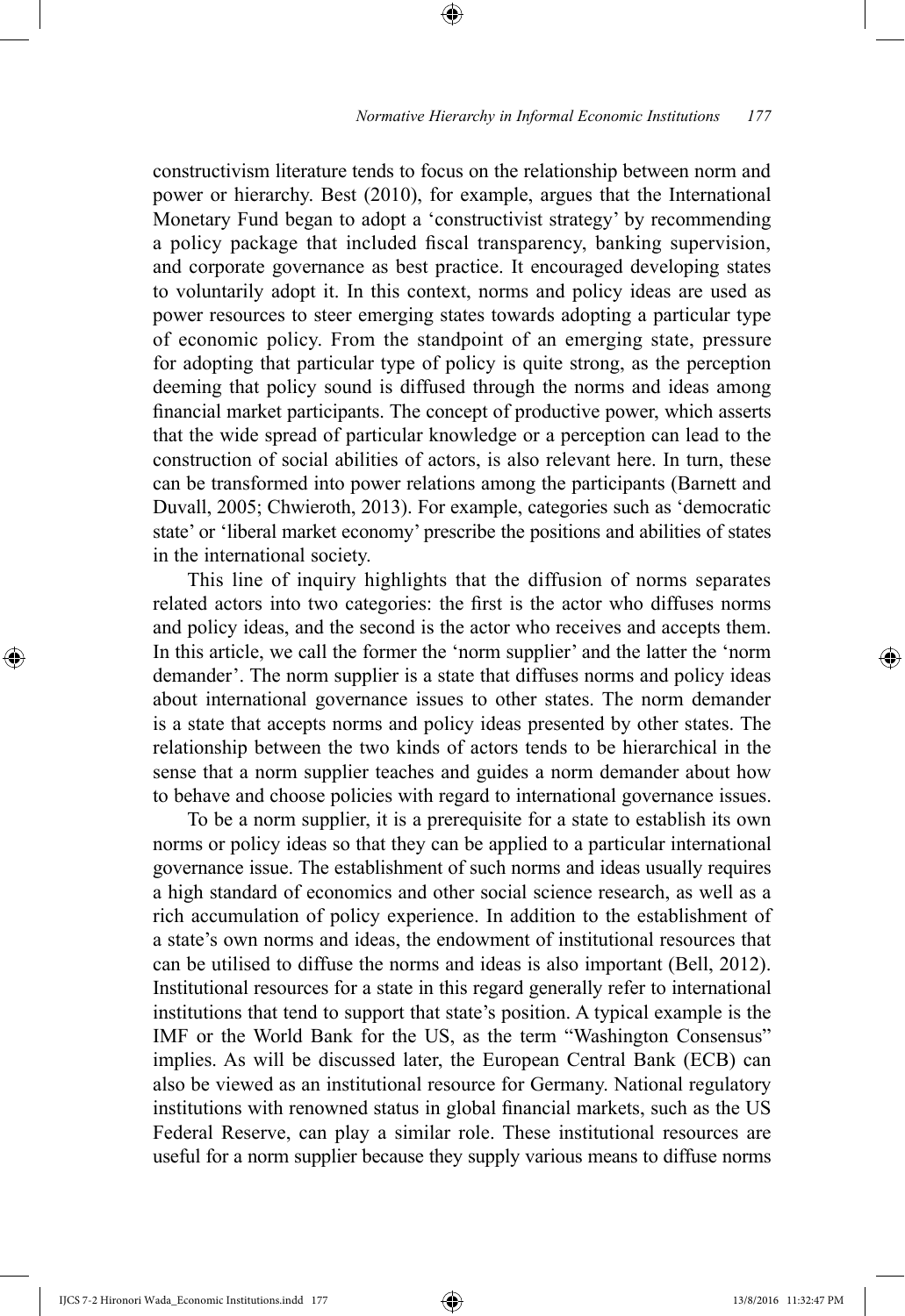⊕

and ideas, such as the remarks and papers of economists or officials. Such resources generally convey a sense of technicality and political neutrality to norms and ideas.

⊕

Conversely, a norm demander does not establish its own norms and ideas that can be applied to international governance issues due to an underdevelopment of economic and other related policy knowledge. Accordingly, it tries to acquire legitimacy and technical knowledge about its own behaviours and policy choices by accepting norms and policy ideas presented by a norm supplier or international institution that is heavily influenced by it. Even if a norm demander creates some of its own ideas, they would tend to be interpreted as mere reflections of self-interest and be unlikely to be persuasive due to the lack of institutional resources to support them.

Next, let us consider the problem of how the hierarchical interstate relationship discussed above can be compatible with the stability of informal international institutions. According to Stone (2011), it is inevitable that a state that holds the structural power deviates from the rules in informal governance when these are associated with its vital interests. Structural power in this context refers to the possession of alternative means, such as regionalism, unilateralism, and the coalition of the willing, other than a particular international institution, to pursue policy goals. Yet, for states that lack such alternative means, it is beneficial to keep the powerful state within the institution, thus ensuring the chance to express their voices to it while tolerating its occasional deviant behaviours.

By summarising the above analysis, we can introduce an analytical framework on normative hierarchy in informal international institutions. First, the formation and maintenance of informal international institutions, which rely upon normative consensus, are often accompanied by the process of separating related states into two kinds of actors in accordance with their level of economic and other policy knowledge: norm supplier and norm demander. The relationship between them is hierarchical in that a norm demander in need of legitimacy and technical knowledge about its policy choices is basically cooperative with international institutions, whereas a norm supplier occasionally deviates from the rules formulated by them.

### **3. International Banking Regulations**

The institutional feature of the Basel Committee, the primary institution for international banking regulations, is indisputably informal due to its history, organisation, and regulatory standards (Goodhart, 2011: ch. 14-15). In fact, the origin of the Basel Committee, the G10 finance group itself, was a customary meeting held along with regular meetings of the Bank of International Settlements. Moreover, as the committee itself emphasises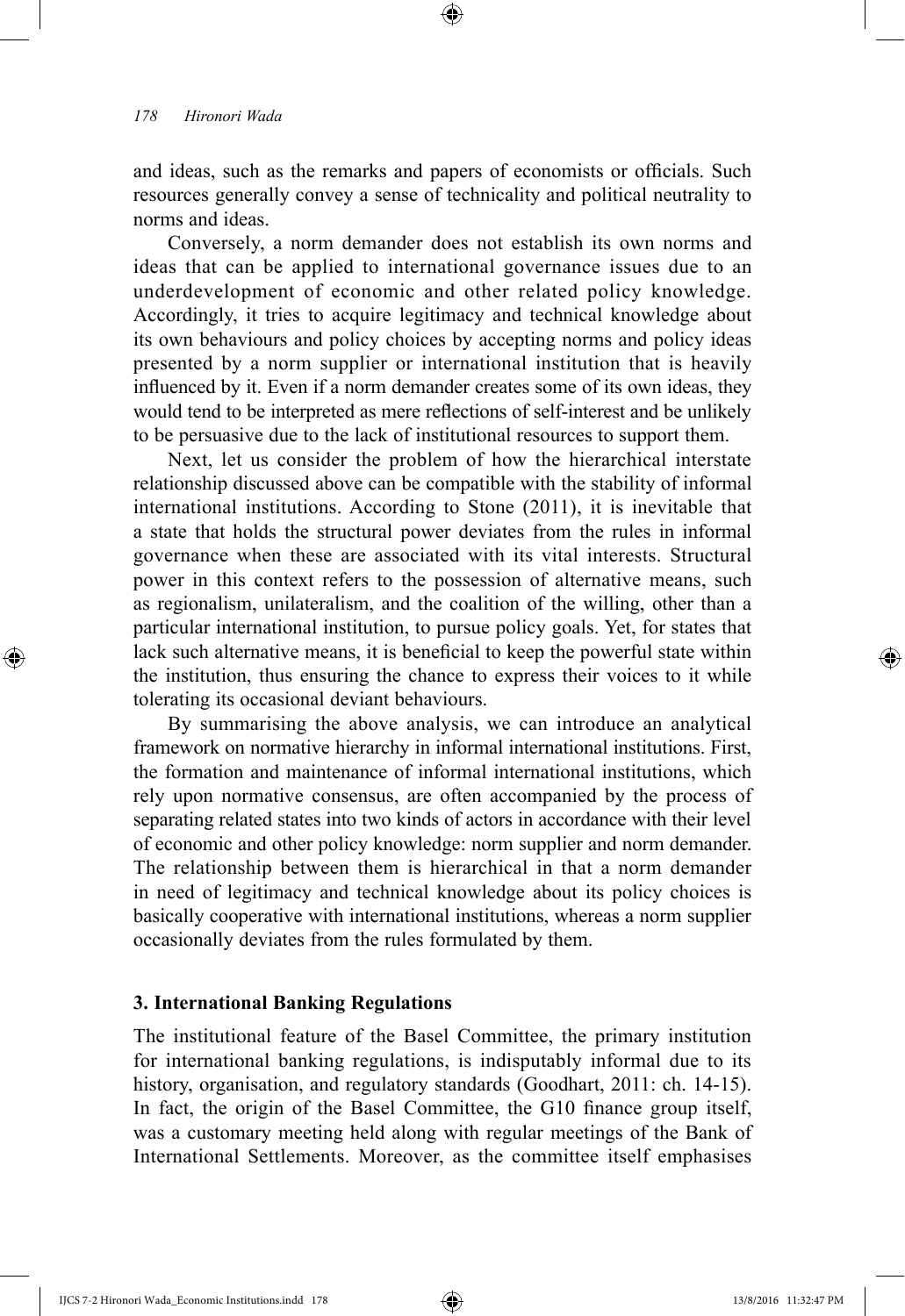(Basel Committee on Banking Supervision, 2013), its formulated 'regulations' are not legally binding, and effectiveness relies solely on their implementation by member states.

⊕

Despite such informality, the Basel Accord, mainly known for defining the capital requirements for international banks, has been introduced in more than 100 countries other than committee members and is widely recognised as the global standard of banking regulations. One of the prime factors explaining such voluntary compliance is that many national regulators regard it as technically useful for enhancing the loss-absorption capacity of banks and restraining their risk-taking.

Besides, two kinds of normative factors play crucial roles in promoting compliance. First, the necessity of preventing global systemic risk, the fundamental purpose of the Basel regulations, is widely recognised. In a case where the capital base of international banks in their home countries is undermined, the soundness of their overseas subsidiaries and branches would usually be damaged. Furthermore, due to an increase in the interconnectedness between national financial systems, the international contagion of bank runs has become more devastating in recent decades. In these circumstances, it is highly probable that a failure in banking supervision in one country carries negative externalities internationally. Therefore, many states accept the necessity of adopting global regulatory standards formulated on the basis of advanced regulatory and supervisory experiences.

Second, the norm that a level playing field for international competition should be ensured is also accepted by many states. It is generally easier and less costly for commercial banks to raise money through deposits than through capital markets, since a substantial part of deposits is covered by official deposit insurance, and the habit of depositing is still pervasive among the public, whereas the cost of shareholders' equity is vulnerable to market fluctuations. As a consequence, if capital requirements are introduced only in a small number of states, the international competitiveness of banks from these states would be significantly lowered. So it is necessary to simultaneously introduce the same level of regulations, at least for major international banks' home countries.

In addition, market discipline works to some degree to encourage states to adopt capital requirements in a situation where they are intersubjectively shared as an indicator of the soundness of banks by financial market participants. Although, as mentioned above, the Basel regulations are recognised as the global regulatory standard, it is unclear whether they are truly effective in ensuring the soundness of banks, whereby the increase in capital level required by them certainly puts additional costs on banks by restraining bank lending and thereby putting downward pressure on national economic growth.<sup>1</sup> The poor performance of the Basel regulations, evidenced

IJCS 7-2 Hironori Wada\_Economic Institutions.indd 179 13/8/2016 11:32:47 PM

⊕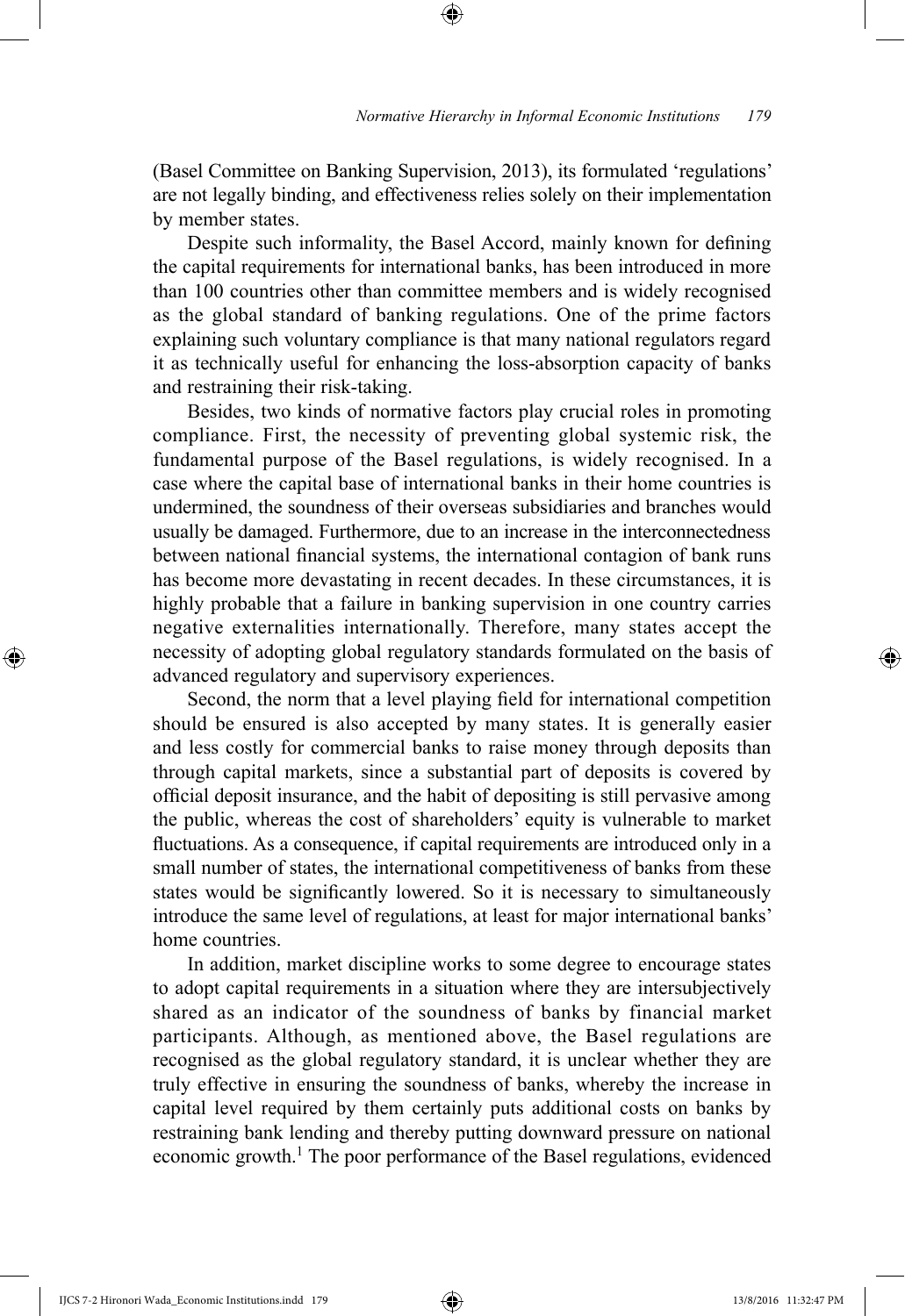⊕

by their failure to prevent the East Asian and Japanese financial crisis in the 1990s and the recent global financial crisis, also puts their effectiveness into question. Nevertheless, once the perception that banks not satisfying the Basel requirements are unsound spreads among participants of stock and interbank markets, and the situation of the spread of the perception is recognised, those banks will probably be unable to raise money. Thus, shared perception influences the behaviour of market actors in a self-fulfilling way, so that states are pressed to comply with the requirements despite uncertainty concerning their effectiveness (MacKenzie, 2008).

⊕

In 2009 the membership of the Basel Committee expanded from 13, the majority of which were G10 members, to 27, covering all members of G20. How did this expansion of membership change the effectiveness of international regulations? One concern was that the participation of emerging states – particularly ones like China, which pursues state capitalism in which the financial system is mostly dominated by state-owned banks – would undermine the normative consensus among member states, which was established in the period when the committee was a club-like forum of liberal advanced states.

However, the real situation differs significantly. The Basel Accord has undergone major revisions twice since the introduction of its original version, Basel I, in 1988. In Basel II, which was agreed to in 2004, the risk management models of large US banks were explicitly introduced into regulatory measures on the initiative of the Federal Reserve. However, while the EU and Japan started to implement Basel II in accordance with the schedule agreed to by the committee, the US unilaterally determined one year's delay of the implementation after demonstrating some confusion (e.g. announcing the Basel IA modification) and in the end failed to fully implement it due to the outbreak of the global financial crisis (Tarullo, 2008).

A similar tendency has been observed regarding Basel III. Basel III, which requires banks to meet a higher core capital ratio than the previous versions, was formulated mainly on the initiative of the US and Great Britain. Nevertheless, the US again unilaterally announced the delay of the implementation of Basel III in November 2011 and began to implement it one year later than the internationally agreed-upon schedule. The delay of implementation increased the probability of international systemic risk and might have reduced the overall compliance level by giving other states the incentive to follow suit or take countermeasures. Indeed, in response to the US's delay, the European Banking Federation requested Michel Barnier, EU commissioner for financial regulation, to postpone the enforcement of CRD IV and CRR I (the European version of Basel III) by one year (*Euroweek*, 30 November 2012). At the European Banking Congress in Frankfurt, Sabine Lautenschläger, vice president of the German Bundesbank, suggested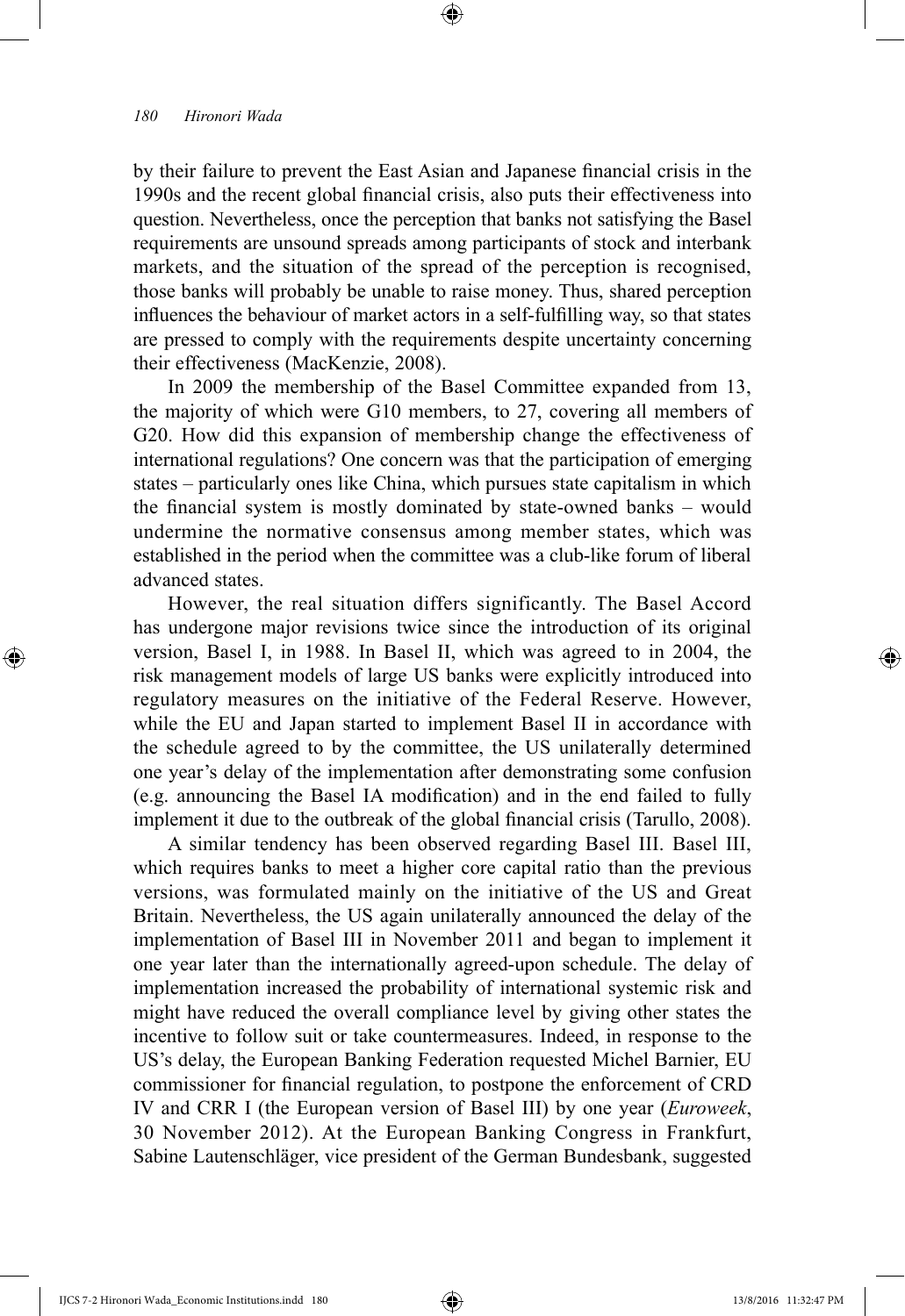tougher supervision over US financial institutions operating in the Eurozone in case they would not participate in Basel III (*BBC Monitoring European*, 25 November 2012). Given the US's failure to implement Basel II, European states are still doubtful about the sincerity of the US with regard to Basel III. It remains possible that US unilateral behaviour will trigger the deterioration of European incentives of compliance (*Wall Street Journal*, 11 September 2010: A1; Lavelle, 2013: 239).

⊕

Compared to the US, China has demonstrated high loyalty to the Basel regulations. China began to introduce the Basel regulations into its domestic regulations long before its participation in the committee. Since its participation in the Basel Committee in 2009, the China Banking Regulatory Commission (CBRC) and the People's Bank of China have promoted the rapid introduction of Basel II and III. Under an original plan announced in May 2011, CBRC set a higher core capital ratio than Basel III and planned to start the implementation process and finish its full implementation earlier than the internationally agreed-upon schedule (CBRC, 2011). Even when faced with the announcement of the US's delay in November 2012, the vice chairman of CBRC, Wang Zhaoxing, emphasised CBRC's loyalty to the Basel regulations by stating: "The US decision will never have an impact on China's policy to implement the rules as originally planned. China will continue to participate in the reform of the international financial system as a member of the international financial society" (*Shanghai Zhengquan Bao*, 21 November 2012). However, the US's delay might make Chinese banks less competitive internationally.

### *3.1. Difference between China and the US*

How can we understand these contrastive behaviours of China and the US? A background factor of China's positive attitude towards the Basel regulations is the legacy of planned economy, namely the unclear demarcation between public finance and commercial bank lending. Chinese commercial banks have historically been forced to finance investment projects that lack profitability by local governments and state-owned firms that have pursued rapid growth even under tight fiscal constraints (Shih, 2008). As a result, the Chinese economy tends to suffer from serious problems of bad credit and inefficiency of the overall national economy. In order to improve such a situation and enable banks to acquire the capacity of intermediating money from savers to corporate investments on a commercial basis, it is vital to establish a riskmanagement and corporate-governance system. The Basel regulations are regarded as an essential measure for this reform.

On the other hand, the Basel regulations are also associated with certain drawbacks, which are well recognised among political economic actors

IJCS 7-2 Hironori Wada\_Economic Institutions.indd 181 13/8/2016 11:32:47 PM

⊕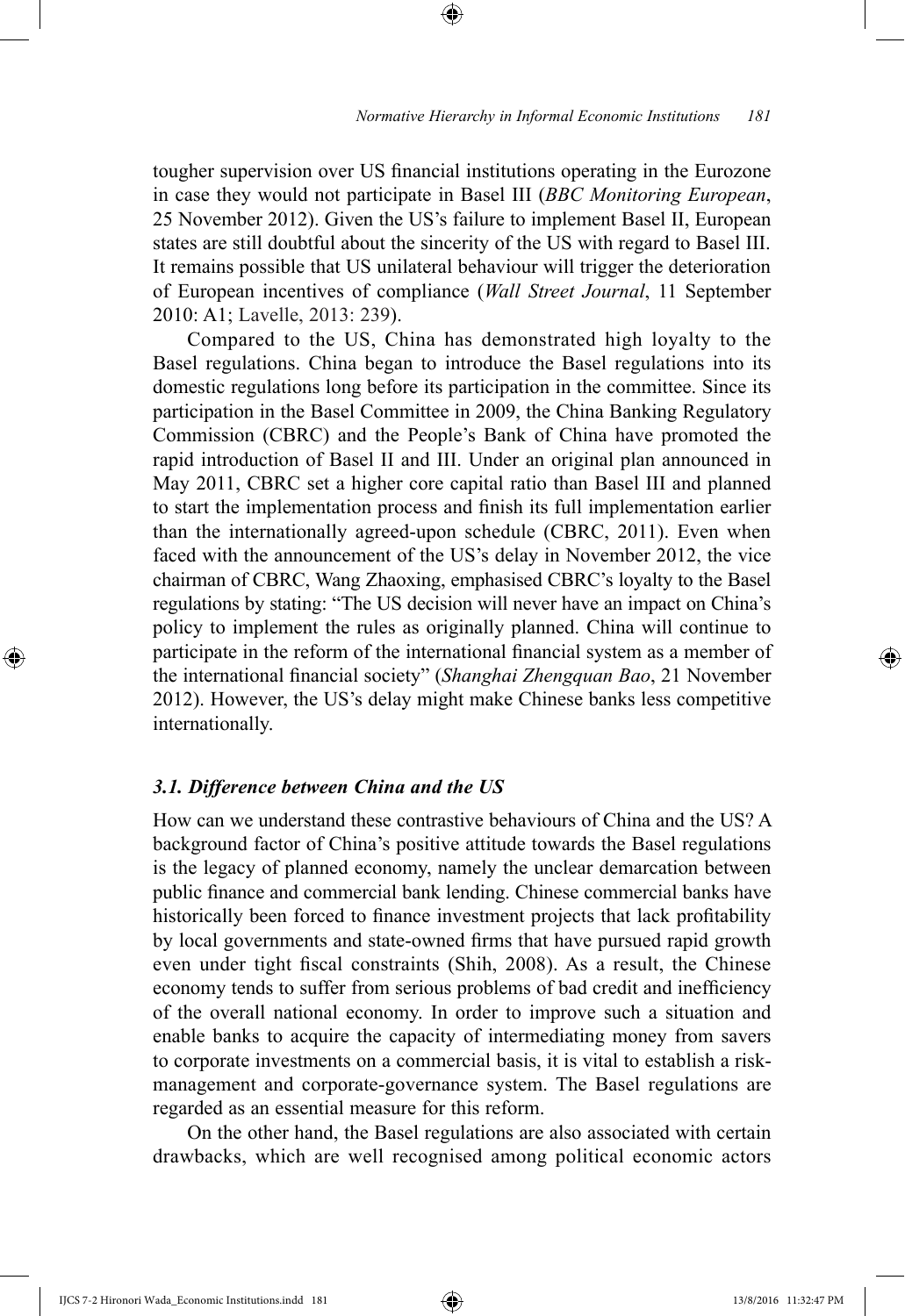⊕

in China. For example, an ex-vice chairman of CBRC, Tang Shuangning, requested his successors to introduce Basel III more slowly and cautiously when they planned to finish implementation before the internationally agreed-upon deadline (*Diyicaijing Ribao*, 23 March 2012). The steep fall of share prices of commercial banks in response to CBRC's announcement to introduce Basel III implied that market participants expected the introduction to constrain the profitability of commercial banks. *Huanqiu* magazine carried an article that even argued, with reference to a widespread suspicion that the objective of the previous Basel regulations was to weaken Japanese banks, that Basel III was a Western conspiracy to slow down the growth of Chinese banks (*Huanqiu Caijing*, 21 February 2012). Ba Shusong, vice directorgeneral of the Research Institute of Finance of the Development Research Centre of the State Council, criticised Basel III by stating, 'the West got sick and the East took the medicine', meaning that several new rules, such as counter-cyclical buffers that were mainly designed to tackle the problems of Western banks, would probably generate harmful effects on developing economies whose reliance on bank lending was much greater (Ba, 2012).

⊕

When the US postponement of Basel III was announced, Zhu Guangyao, vice minister of finance, indicated that China should also be cautious about the consequence of the new regulation, because lending to small and medium businesses could be restrained in China, as was pointed out in the US. The consequence of the reduction of bank lending on economic growth may be especially severe for states like China, where a large portion of financial intermediation is undertaken by commercial banks. Xiang Songzuo, chief economist of the Agricultural Bank of China, also maintained that it was not necessary for China to rapidly introduce Basel III, given that previous versions of the Basel Accord failed to prevent the major financial crises and banks' excessive risk-taking (cited in *Yingcai*, 6 February 2013).

Based on these observations, it is unlikely that China simply believed it would acquire the ability to prevent systemic crises and improve bank management just by adopting the Basel regulations. Hence, in order to explain China's extremely positive attitude, we should take legitimacy concerns into consideration. First, the high legitimacy of the Basel regulations was helpful for domestic reform of the financial system. Capital requirements that encourage more prudent lending could conflict with the interests of stateowned firms and local governments in need of lending. Needless to say, the burden of additional capital requirements for banks themselves is also heavy. In such a situation, the legitimacy that international agreements entail can be used as external pressure by the financial authority to overcome the potential resistance against the regulatory enforcement. Second, compliant behaviours of banks to the Basel regulations are generally perceived as legitimate in global financial markets and hence make external market access easier.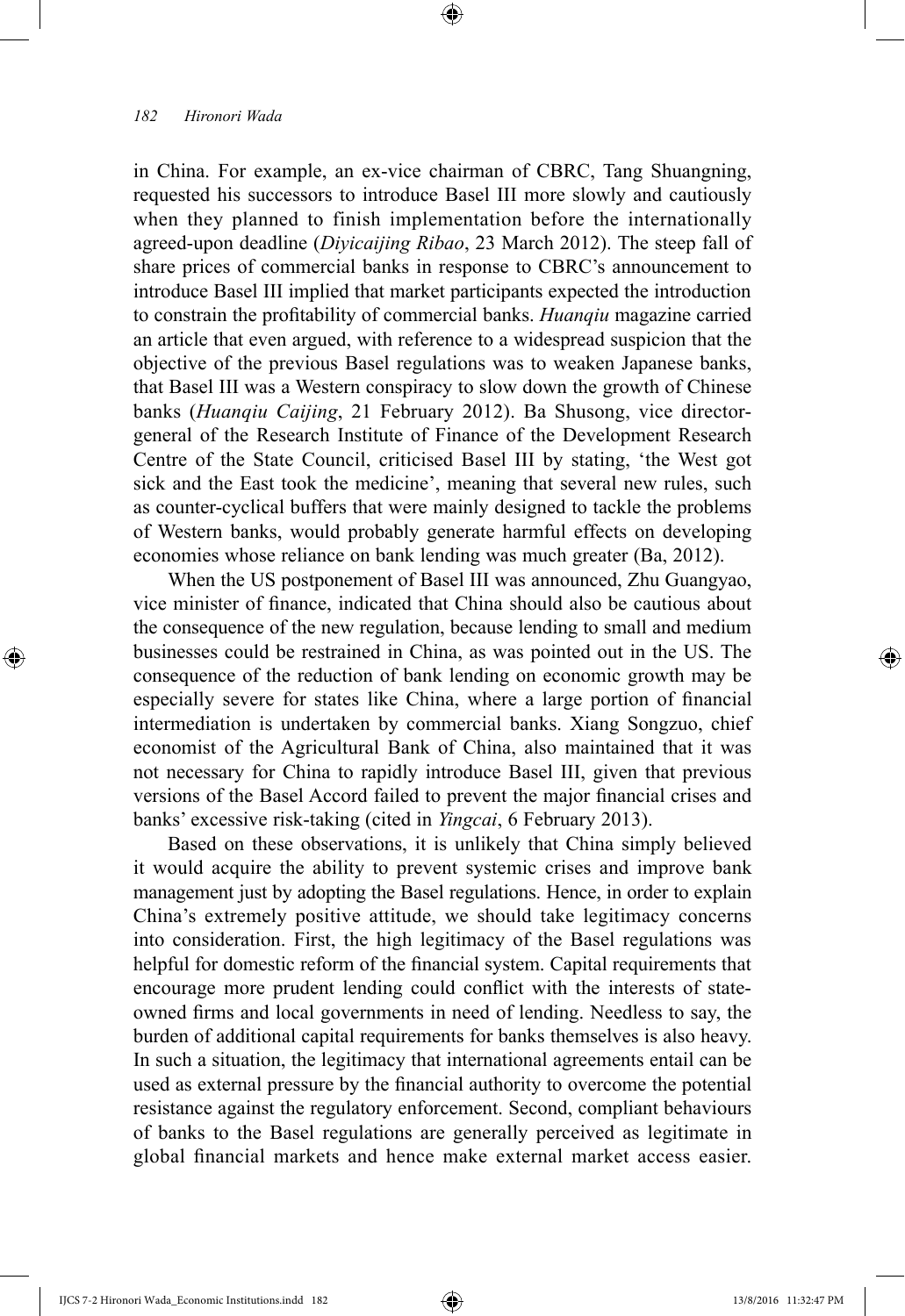Therefore, the intersubjective perceptions of Basel capital adequacy standards as a benchmark of sound banking among financial market participants press states to voluntarily adopt them. It is significant in being acknowledged as having a sound banking system, especially for states like China, which are beginning to pursue foreign operations expansion.

⊕

The positive attitude of the financial authority towards international regulations was shared by those that would also be regulated by it: the commercial banks. For instance, when the Bank of China was selected as a global systemically important bank (G-SIB) on which additional capital requirement would be set by the Financial Stability Board (FSB), a manager of the bank was reported to have expressed his feelings as 'half pleasure, half anxiety' (cited in *21 Shiji Jingji Baodao*, 8 November 2011: 9). A financial analyst in another Chinese bank congratulated the selection, interpreting it as proof that a Chinese bank had entered the world-premier league of finance. This positive attitude of Chinese banks towards regulatory enforcement was highly contrastive with that of US banks (*Financial Times*, 12 September 2012: 1). As such, it is evident that China demands the policy ideas embodied in the Basel regulations in order to proceed with domestic financial reform and acquire better acknowledgement in global financial markets.

The US's behaviours differed significantly from those of China. Its poor performance in the implementation phase, despite its leading role in the rule-making process, seems hardly understandable. The case of Basel II was particularly notable, as the revision of the original Basel I was actively promoted by the US Federal Reserve, which at the time was facing intensive demands from US-based bankers' associations, such as the Institute of International Finance and the American Bankers Association.2 The direct factor behind this paradoxical situation was supposed to be the fragmentation of the US domestic regulatory system, in which three federal regulatory agencies – the Federal Reserve, the Office of the Comptroller of the Currency (OCC), and the Federal Deposit Insurance Corporation (FDIC) – coexist and independently supervise domestic banks with different policy purposes. This regulatory fragmentation reflects the fragmentation of the financial system itself, which consists of thousands of small local banks. It tends to be extremely difficult to reach a compromise about appropriate and fair levels of regulations in a situation in which each regulator promotes each priority that reflects its clients' considerations (Garten, 2001).

In addition, a more fundamental reason why the US can give priority to domestic policy adjustments is that it is a supplier of the policy idea that constitutes the basis of the Basel regulations. Indeed, the core framework of the Basel regulations drew largely upon US regulatory and supervisory experiences. For example, US regulators experimented with risk-weighting approaches as early as the 1950s (Quillin, 2008: 180). Thus, as a consequence

IJCS 7-2 Hironori Wada\_Economic Institutions.indd 183 13/8/2016 11:32:47 PM

⊕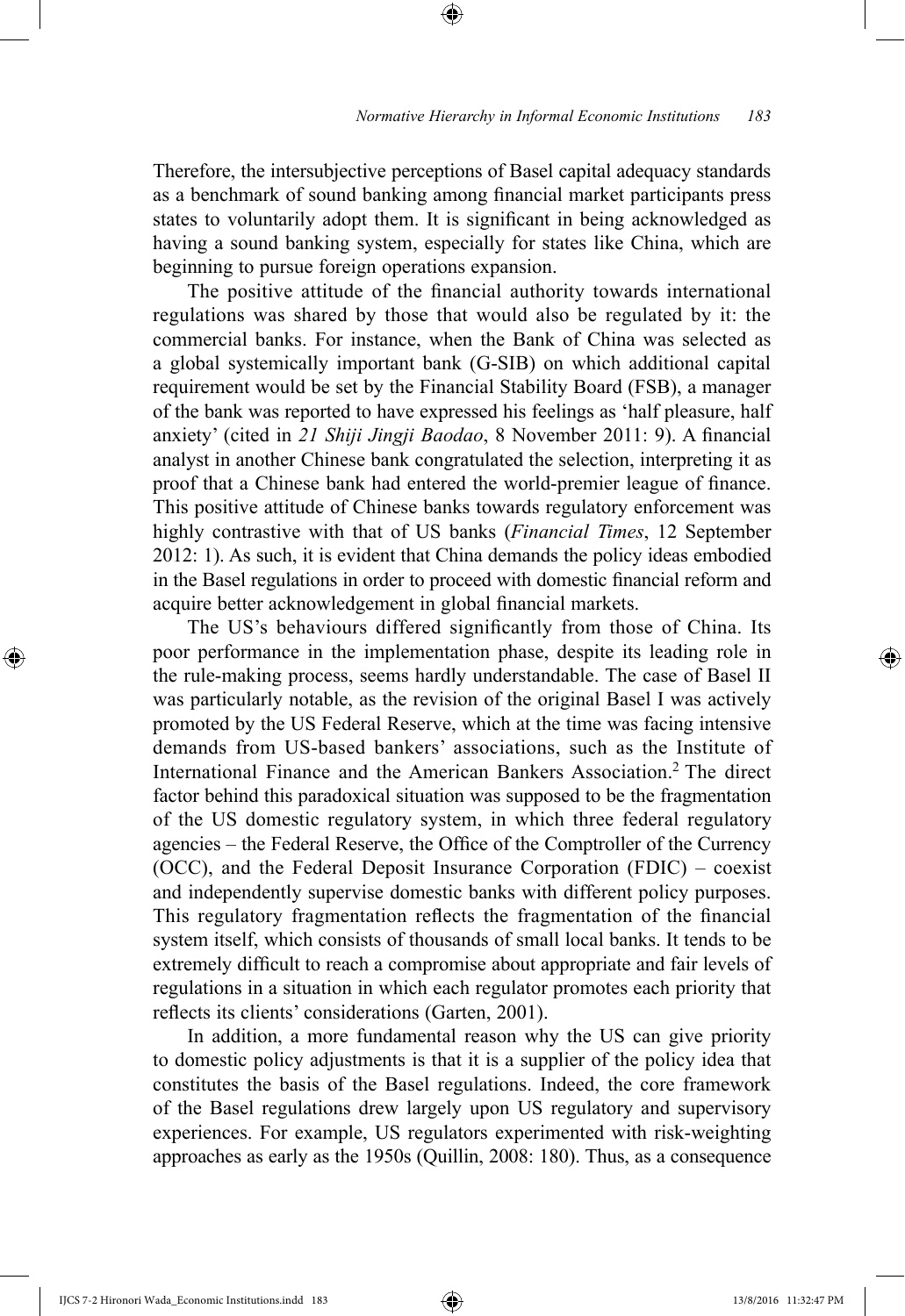⊕

of being in a position to provide technical knowledge for international institutions, the necessity of sticking to the Basel regulations in order to help US banks acquire acknowledgement in global financial markets is relatively low. To put it differently, as far as the US is concerned, the adoption of the Basel regulations is not indispensable for the improvement of its regulatory and supervisory capability, since US domestic institutions such as the Federal Reserve were originally endowed with regulatory measures of the Basel regulations. Rather, most advanced measures and know-how in the field of financial regulations are derived from US experience of regulating and supervising the world's largest financial market, and this situation was well recognised in global financial markets in which US-based financial institutions and investors are the most influential players. In short, the US has alternative means (i.e. regulation and supervision by domestic institutions) to make market participants confident in the soundness of US banks. Hence, faithful implementation of the Basel regulations is not necessary to create this perception.

⊕

Conversely, China, as a norm demander, needed the legitimacy and technical knowledge involved in international regulations settled by authoritative institutions such as the Basel Committee and the US Federal Reserve. Therefore, it had few options but to follow the Basel regulations in order to acquire credibility and legitimacy among financial market participants, even in a situation in which the competitiveness of its commercial banks could be disadvantaged by a more radical tightening of regulations than the international agreement or by the deviance from proper implementation by a norm supplier state.

#### **4. International Macroeconomic Cooperation**

Since the end of the Bretton Woods era, G groups have become the main forums for macroeconomic cooperation of finance ministers and central bank governors, or the heads of major states. Among them, the G20, of which membership includes both advanced and emerging states, was established at the finance minister and central bank governor level after the Asian financial crisis. It began to attract significant attention from major states after the summit-level conference was first held in Washington, D.C., in 2008 in response to the deepening global financial crisis. Then the G20 designated itself as the premier forum for international economic cooperation in the statement of the G20 Pittsburgh Summit held in September 2009 (G20, 2009).

The key institutional characteristic of G groups is informality, in the sense that they lack formal rules of membership, the formal authority to make rules, and the formal processes for decision-making (Baker, 2006; Woods, 2010). This informality has been consciously pursued and maintained in order to

IJCS 7-2 Hironori Wada\_Economic Institutions.indd 184 13/8/2016 11:32:47 PM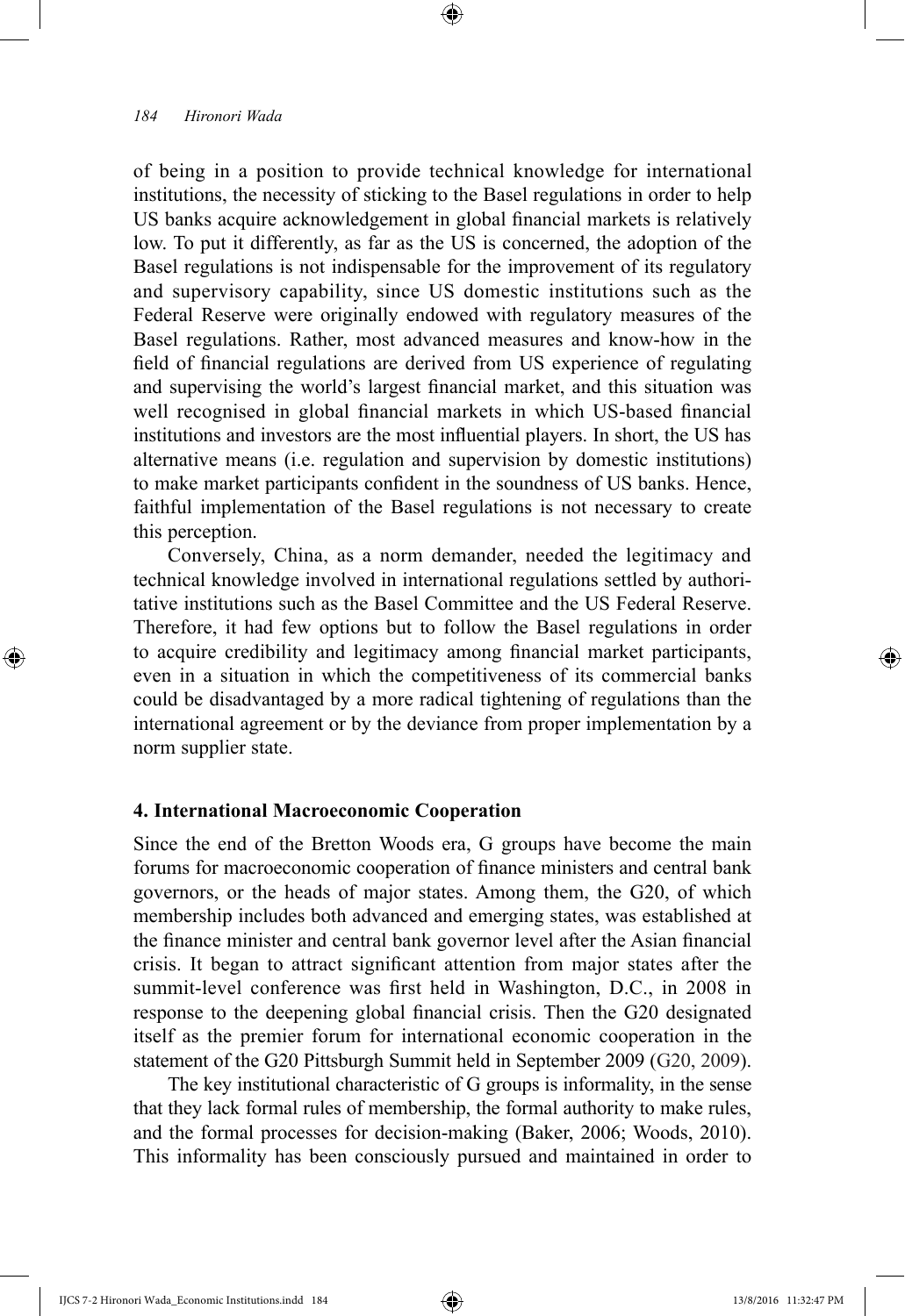facilitate free and relaxed discussion and confidence-building by leaders, ministers, and governors of member states. To compensate for the lack of formality, the consensus of norms and policy ideas play important roles.

⊕

With respect to macroeconomic policy cooperation dealing with the global financial crisis, the most crucial normative factor that supports effective cooperation is the revival of Keynesianism. Although economic thinking and policymaking had been dominated by neoliberalism in previous decades, the global financial crisis generated renewed interest in the insight of John Maynard Keynes and Hyman Minsky about the essential instability of financial markets and made the ideas of so-called new Keynesians, such as Paul Krugman, Joseph Stiglitz, and the then IMF chief economist Oliver Blanchard, more influential (Skidelsky, 2010).

Furthermore, international cooperation with Keynesian stimulus policies that were originally designed as remedies for domestic recession was supported by the norm that the nightmare of the interwar period must be avoided. Based on the historical experience of the 1930s, such as the spread of beggar-thy-neighbour policy and block economies, it was probable that the international economy would face a zero-sum game in severe recession phases like the period after the recent financial crisis. This means that if a state unilaterally creates demand by spending fiscal expenditures, other states might free-ride on the demand by increasing exports to that state. To overcome such a problem through collective action, it is essential to ensure international policy cooperation (Stiglitz, 2010: ch. 8).

In such a normative atmosphere, the IMF managing director Dominique Strauss-Kahn, who described the world economic situation as a "Keynesian recession", proposed a global fiscal programme amounted to be 2% of the world GDP in November 2008. In addition, the UK government announced a fiscal measures package of 20 billion pounds (Farrell and Quiggin, 2012: 20-23). Lawrence Summers, senior economic advisor to US president Barack Obama, said in an interview that the macroeconomic focus of the G20 should be on global demand (*Financial Times*, 9 March 2009: 1). Thus, the IMF and Anglo-American policymakers who had been chief advocates of neoliberalism unanimously turned to Keynesianism after the global financial crisis.

The G20 London Summit in April 2009 arguably marked the peak of international macroeconomic cooperation. The most significant achievement of the conference was that the concerted application of expansionary policies was confirmed in the leaders' statement. Actual numerical targets to be achieved by the end of the next year, such as the amount of fiscal expansion and output growth, were also written down in the statement. This agreement was largely in accordance with a request from the US, which regarded its huge current account deficit as evidence of other states' free-riding on American demand.

IJCS 7-2 Hironori Wada\_Economic Institutions.indd 185 13/8/2016 11:32:47 PM

⊕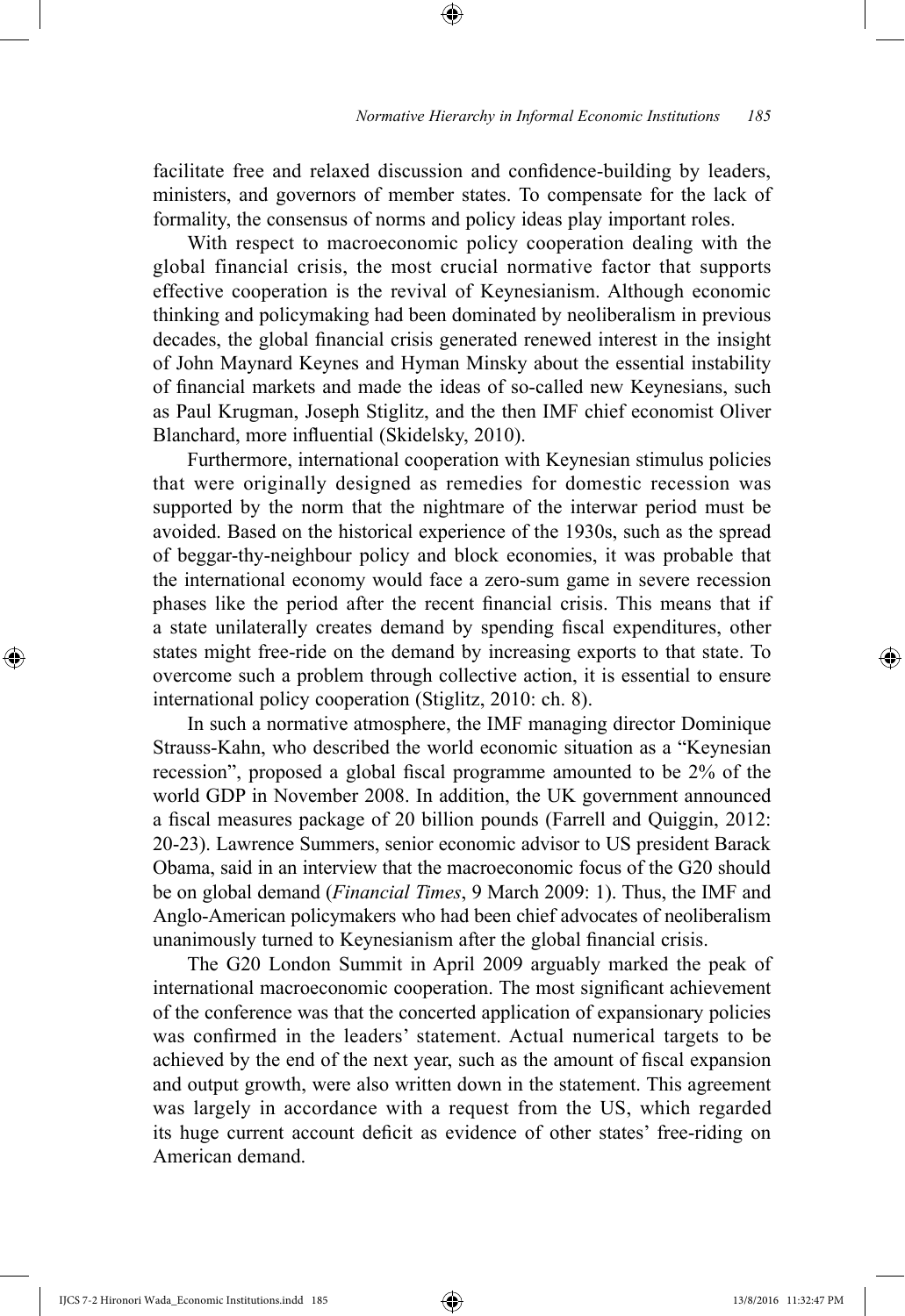⊕

In this situation, Germany concentrated its efforts on not bearing an additional obligation of fiscal expansion exceeding its predetermined amount, although it announced a series of stimulus packages, partly because it was required to do so in the EU. Chancellor Angela Merkel openly rejected the extra stimulus packages advocated by British premier Gordon Brown at the stage of preparing a common position of EU member states at the Summit (*The Guardian*, 20 March 2009: 1). German finance minister Peer Steinbrück was also reported to have described the failure of US efforts to reach agreement for an additional round of fiscal stimulus in the summit as "very beneficial" (*EIU ViewsWire*, 2 April 2009) from the beginning of the process of international policy cooperation. Above all, China announced a four trillion yuan (approximately 586 billion dollars) stimulus package, an amount equal to 12.5% of China's then GDP, about a week before the G20 Washington Summit. One day before the G20 finance ministers and central bank governors' meeting in London, Chinese premier Wen Jiabao declared that China could undertake additional measures for boosting economic growth at any time (*Xinhua Wang*, 14 March 2009).

⊕

The difference in the attitudes of Germany and China became increasingly more pronounced. At the G20 Pittsburgh Summit in September 2009, the United States pursued a strategy to shift the responsibility of playing the role of the "locomotive" of world economic growth to surplus states, particularly China and Germany. The IMF's Blanchard endorsed this US position by indicating the necessity of a shift in the pattern of global demand away from the US (*Financial Times*, 21 September 2009: 9). Gordon Brown also advanced a plan for a "global compact" for coordinated stimulus policies by major economies (*Wall Street Journal*, 22 September 2009: 2). Contrary to US and UK positions, Germany insisted that a coordinated exit strategy from expansionary stimulus packages should be launched as soon as possible, because excessive expansionary policies would lead to inflation.

Despite facing similar pressure as Germany as a surplus state to share the responsibility for stimulating the economy, China did not follow the German path. Instead, it largely stayed loyal to the norm of Keynesian policy cooperation. At the Pittsburgh Summit, Chinese President Hu Jintao emphasised the importance of economic growth and insisted on the continuation of concerted stimulus policies and active utilisation of the G20 meetings. He also alluded to an intention to accept the adjustment of the export-led growth model in his remarks on the necessity for more balanced world economic development in terms of saving–investment balance and international trade.3 This Chinese stance cannot be seen only in terms of China's concerns for its domestic economy, given that anxieties over inflow of hot money and the investment bubble were rising, and the necessity of an exit strategy already began to be discussed among Chinese policymakers.

IJCS 7-2 Hironori Wada\_Economic Institutions.indd 186 13/8/2016 11:32:47 PM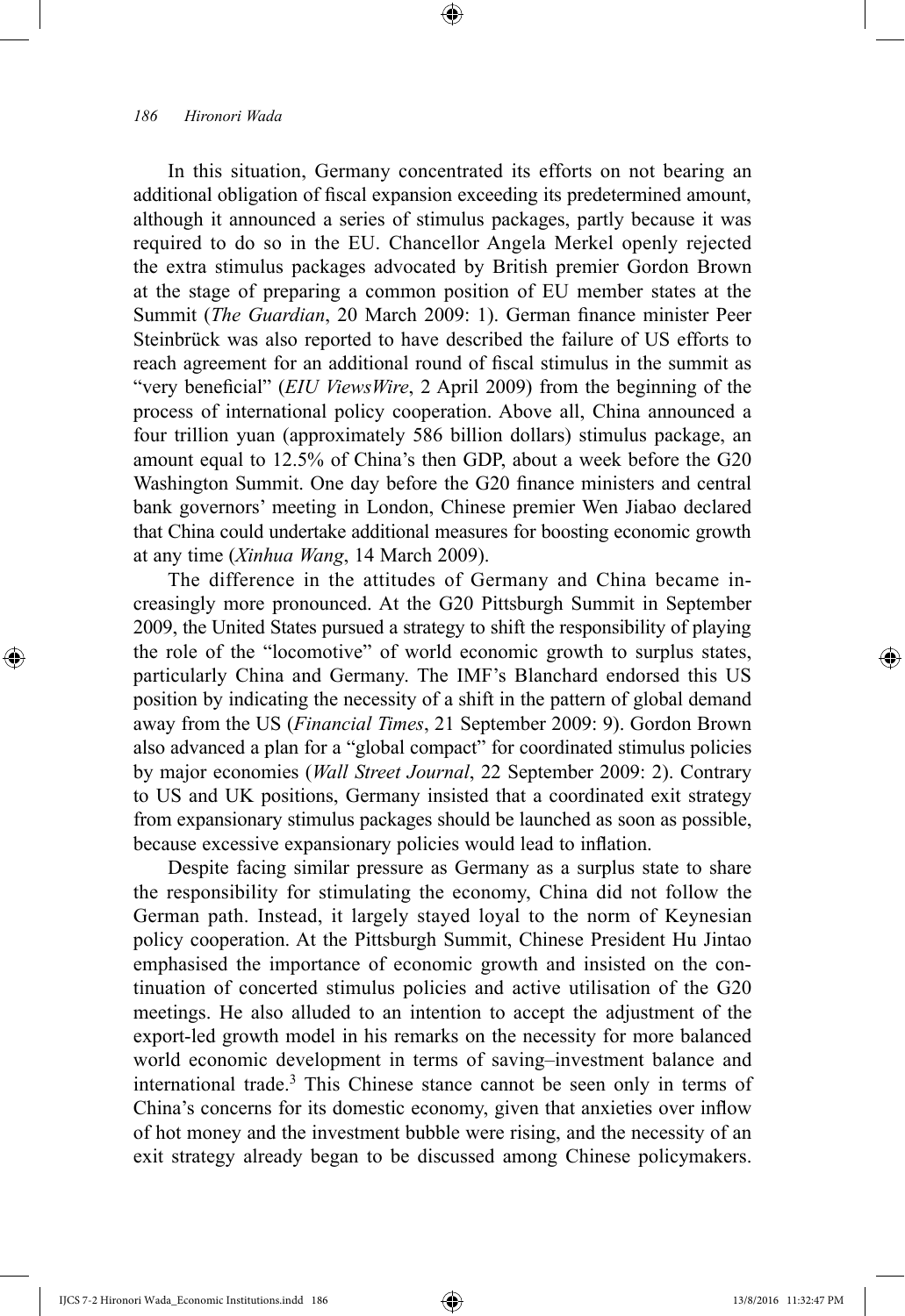Following the contradiction between the US and Germany, the summit's statement revealed ambivalence about an exit strategy and the responsibility of policy adjustments for redressing global imbalances.

⊕

In the G20 Toronto Summit of June 2010, it became obvious that major states had begun to prioritise their domestic or regional concerns. The persuasiveness of the German argument that austerity should be prioritised over economic growth was enhanced by the evolution of the euro debt crisis. The US pursued concerted expansionary policies, as always, and warned Germany about the risk of a premature adoption of exit strategy. In response, Germany's finance minister Wolfgang Schäuble claimed that excessive fiscal deficit and high inflation could bring more severe consequences than the decline of economic growth (Farrell and Quiggin, 2012: 41). Regardless of the US stance, European states were pressed to adopt Germany's push for austerity measures in a situation where the spread between German and other Eurozone governments' bonds came to be recognised as their sovereign risks in global financial markets. In Britain as well, in contrast to his predecessor Brown who sought to take the international initiative of crisis management, David Cameron, whose Conservative-led coalition took over in 2010, emphasised the risk of becoming another Greece and turned to fiscal consolidation.

Given these unfavourable circumstances, the US was forced to choose a compromise and tolerate the declaration of the summit emphasising the importance of austerity rather than economic growth. For example, the declaration clearly states the commitment by advanced states to halve deficits by 2013 and reduce government debt/GDP ratios by 2016, although it also mentions the continuation of fiscal stimulus. This shows that the Toronto Summit was the turning point that put an end to the phase of Keynesian policy cooperation (Farrell and Quiggin, 2012: 40-43; Blyth, 2013a: 59-62).

While the disagreement in the West became obvious, China consistently remained loyal to the norm of US-led Keynesian cooperation. At the G20 finance ministers' meeting in Busan, which was held in the same month as the Toronto Summit, Chinese finance minister Xie Xuren argued for the continuation of active fiscal policies and moderate monetary easing, and he declared the promotion of expanding domestic demand and the transformation of the economic growth model that had contributed to the accumulation of the current account surplus (*Xinhua Wang*, 5 June 2010). Additionally, just prior to the Toronto Summit, China announced the decision to increase the flexibility of its exchange rate, which had been fixed since the outbreak of the global financial crisis. These behaviours can be interpreted as signalling the intention to avoid becoming targets of US pressure along with Germany as a surplus state.<sup>4</sup>

IJCS 7-2 Hironori Wada\_Economic Institutions.indd 187 13/8/2016 11:32:47 PM

⊕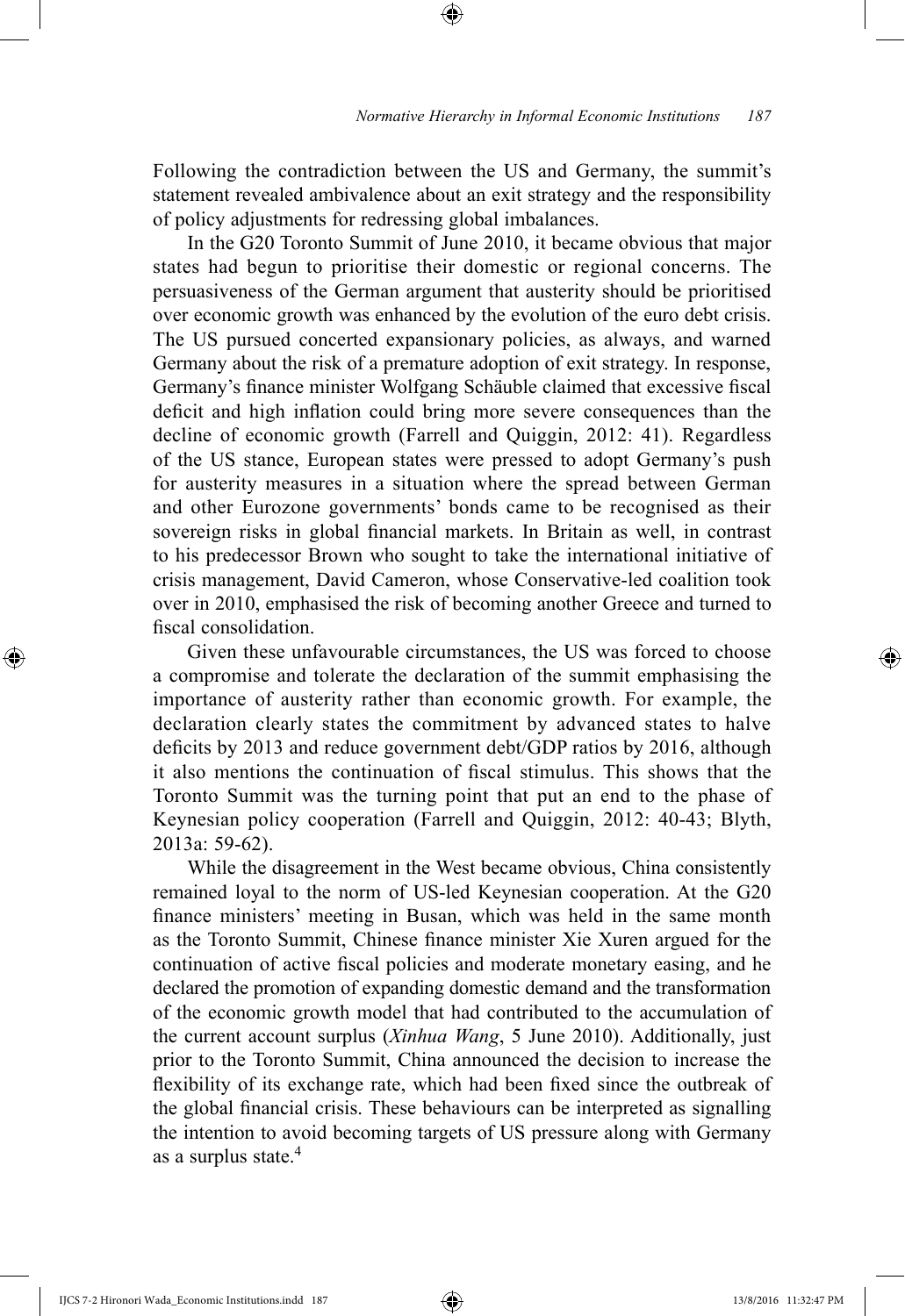⊕

## *4.1. Difference between China and Germany*

How can we understand the different attitudes between China and Germany? It is certainly the case that China's active involvement in concerted expansionary policies was motivated by a desire to recover its domestic economy. For China, which had sought export-led growth for decades, cooperative efforts to boost world economic growth were undoubtedly beneficial. Nevertheless, China's behaviours cannot be fully captured in terms of material gains.

⊕

As mentioned above, international cooperation on macroeconomic policies has some aspects of collective action. Under the situation in which major states are affected by severe public debts, as has recently occurred, it is more likely that states have the incentive to free-ride on other states' fiscal expenditures. Further, it should be noted that states often try to transfer adjustment costs to one another in macroeconomic cooperation, because if states adjust their macroeconomic policies for international policy goals, the original domestic goal has to be at least partly sacrificed (Cohen 2006: 31- 50). In these circumstances, surplus states in particular tend to receive foreign pressure to expand domestic demands for pulling the world economy out of recession, as they are seen to have the financial capacity to do so even during crisis periods. Japan, which suffered from the bubble economy and subsequent 'lost decades' from the 1990s onwards after faithfully following the logic of G5/G7 policy cooperation, is widely perceived as a typical example of having excessive adjustment costs imposed upon it. The Chinese media often warns their government not to make the same "mistake". With this distributional aspect of international policy cooperation being taken into consideration, it is plausible to argue that China should have acted more purely for its own economic self-interests, prioritising the minimisation of adjustment costs by carefully preventing overinvestment and the accumulation of public debts.

However, it is now evident that the amount of China's stimulus package far surpassed the optimum level for its domestic economy. As a result, a huge amount of money poured into local government financing vehicles and property developers, and harmful effects, such as property bubbles and excessive production capacity, have become glaringly obvious. A former minister of industry and information technology, Li Yizhong, pointed to the negative consequences of the stimulus package and claimed that it was necessary to draw lessons from their inexperienced crisis management (*Huanqiu Wang*, 7 March 2013).

To explain these behaviours, it needs to be understood that China was a norm demander in the issue of macroeconomic policy cooperation due to its relatively limited experiences in modern macroeconomic management. Throughout the process of international policy cooperation after the Lehman Brothers collapse, China seems to have attached considerable importance

IJCS 7-2 Hironori Wada\_Economic Institutions.indd 188 13/8/2016 11:32:47 PM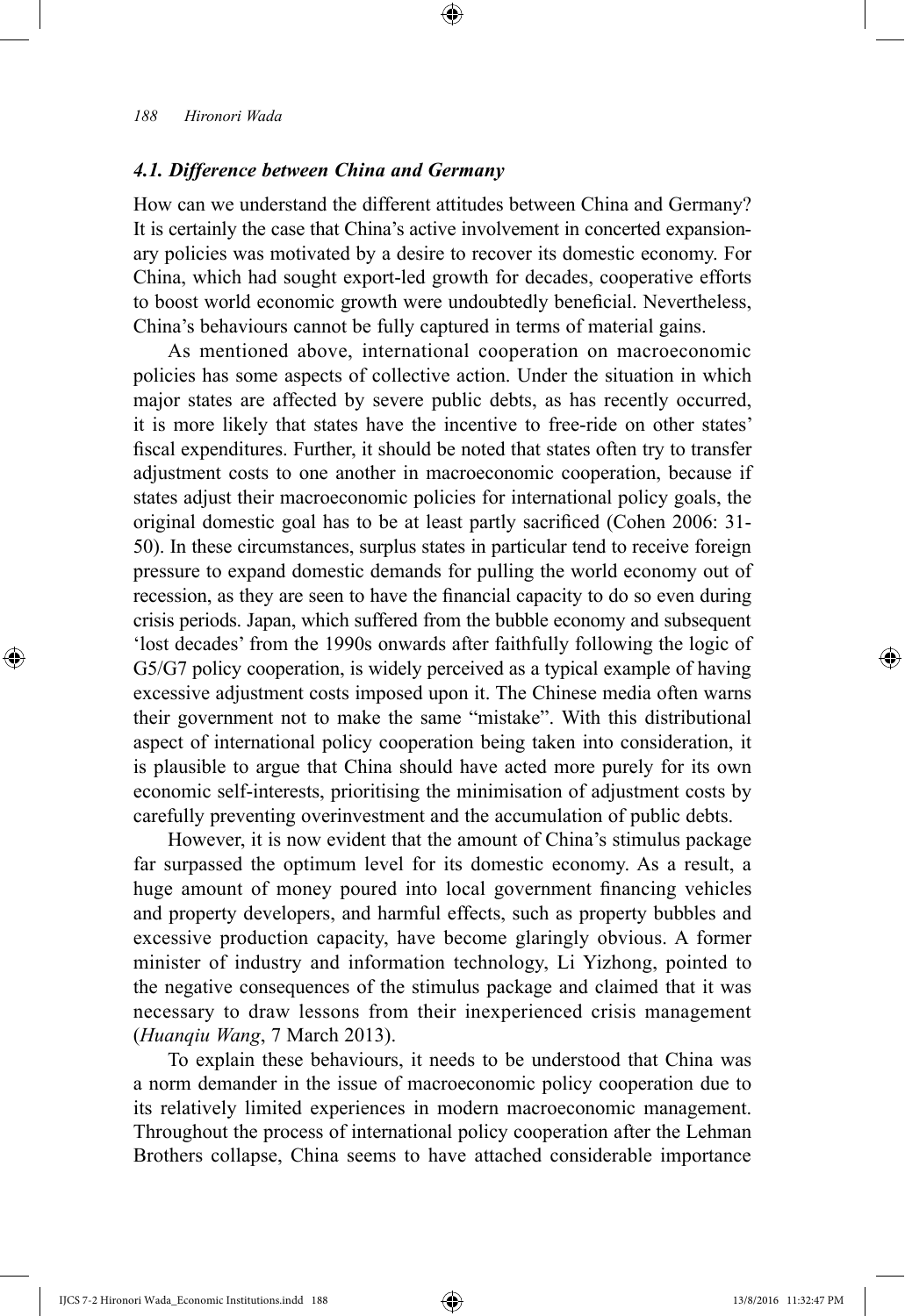to acknowledgement from the West and Western-led institutions. In fact, China tended to announce policy plans just prior to important international conferences, and thereby succeeded in being praised. In particular, China's announcement of a macroeconomic stimulus plan before the G20 Washington Summit was applauded by important figures in international policy circles, including IMF's Strauss-Kahn and US Secretary of State Hillary Clinton. In February 2009, the G7 finance group at Rome also stated: "We welcome China's fiscal measures and continued commitment to move to a more flexible exchange rate, which should lead to continued appreciation of the renminbi in effective terms". The fact that these praises were intensively covered by stateowned media points to China's high sensitivity to international reputation concerning its macroeconomic contribution (see, for example, *China Daily*, 25 June 2010). Moreover, China, though unintentionally, contributed to the correction of global imbalance by reducing its current account surplus by half since the global financial crisis.

⊕

These Chinese attempts to seek acknowledgement demonstrate that China accepted the norm of Keynesian policy cooperation. Therefore, it is not surprising that China occasionally went to the extent of threatening the stability of domestic economy in part due to its desire for international acknowledgement and self-acknowledgement about the conformity of its behaviour to the international norm. Indeed, such a perspective is also shared by Chinese actors. For example, a senior research fellow of the Chinese Academy of Social Sciences, Wang Tongsan, argued China's behaviours that received intensive international applause, namely the stimulus package for tackling the global financial crisis and the avoidance of devaluation during the Asian financial crisis, in the end turned into losses for China (*Shehui Kexue Bao* 1369, 2013: 1).

Chinese Premier Li Keqiang mentioned at the Summer Davos Forum in 2013 that China would contribute to the world economy with a stable growth rate and that the responsibility that China would take for the world economy should conform to the development level of the Chinese economy.<sup>5</sup> At the G20 finance group meeting in Sydney in 2014, Chinese finance minister Lou Jiwei also claimed that the current rate of China's contribution to world economic growth, around 30%, was already significantly higher than the share of the Chinese economy in world output, and it was impossible that the rate would reach 50% as it had during the period of the global financial crisis (*Renmin Ribao, Overseas Edition*, 26 February 2014: 2). These remarks seem to reflect the perception that China lost sight of domestic priorities by being inclined towards international acknowledgement during the period of global financial crisis.

In contrast, Germany has consistently prioritised its domestic policy goal. The fact that Germany was reluctant to participate in macroeconomic

IJCS 7-2 Hironori Wada\_Economic Institutions.indd 189 13/8/2016 11:32:47 PM

⊕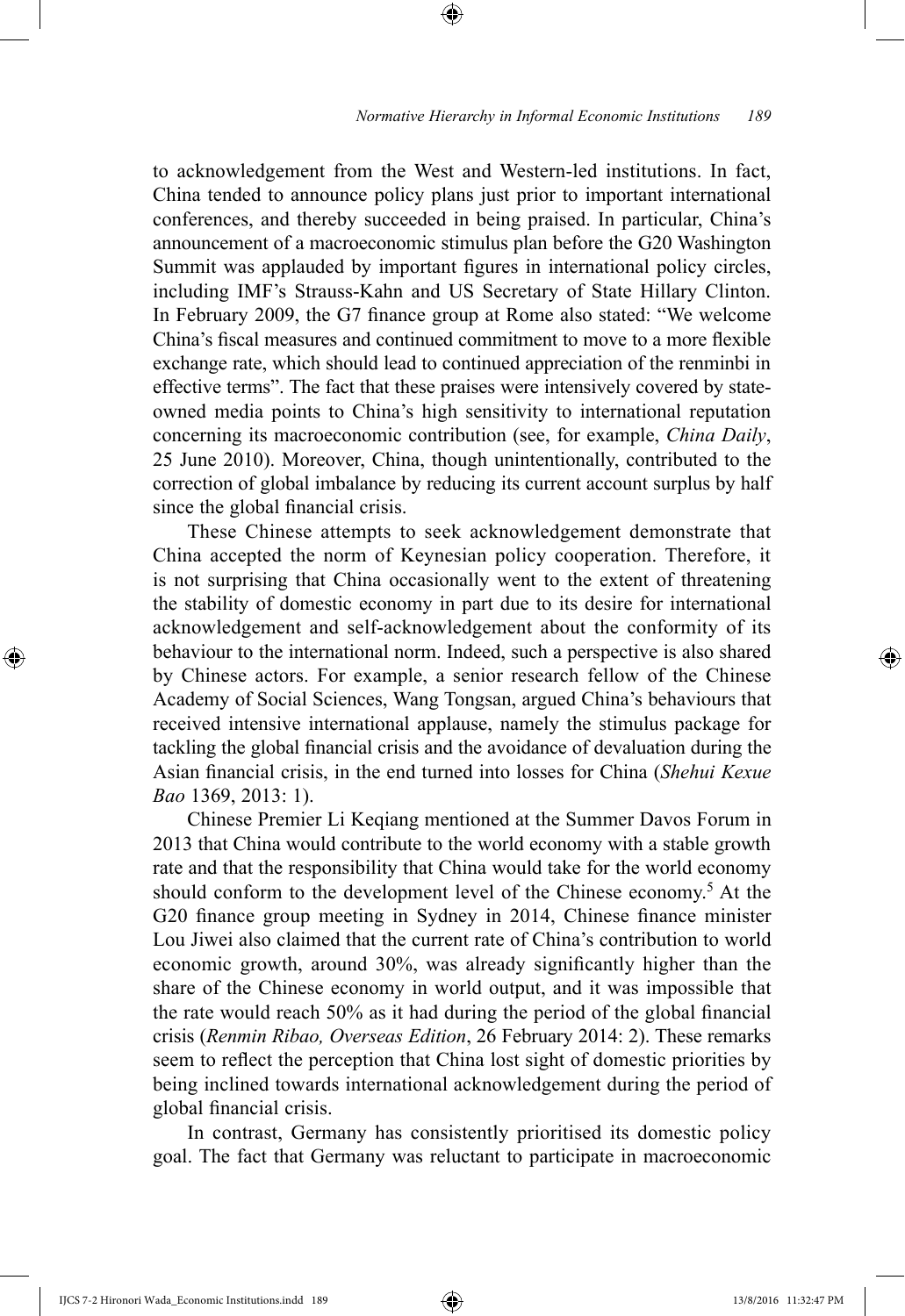⊕

cooperation, and often requested exit from it, seems to affirm its indifference to international acknowledgement based on the norm of Keynesian policy cooperation. When asked about the leadership in international policy cooperation that other European states expected Germany to exercise, Steinbrück expressed scepticism about the benefits of doing so (*Newsweek*, 152[24], 2008: 23). The continuous expansion of Germany's current account surplus may partly reflect its lack of intention to transform the economic growth model into a domestic demand-led one in accordance with the logic of international macroeconomic cooperation.

⊕

Why was Germany – unlike China, which faced similar pressure as a surplus state – relatively free from international normative constraints? The reason is mainly attributed to the fact that Germany was not a norm demander in the issue of macroeconomic cooperation. In other words, Germany had already established its own norms in making macroeconomic policy choices and therefore did not need to learn from international institutions. Germany's principled macroeconomic-policy norm is that anti-inflation should be prioritised over any other macroeconomic goal, including economic growth and employment. As is well known, this extreme conservatism derives from the historical experience of hyperinflation in the 1920s. Additionally, Germany's export-led growth model has some anti-Keynesian elements in that it needs in order to constrain the increase of prices and wages for export competitiveness (Blyth, 2013b: 48-49).

Ordoliberalism, a German variant of neoliberalism, which has been influential in German economic thinking, also deserves attention. Ordoliberalism takes seriously the role of the state and institutions in maintaining the order of the competitive market, although it is a liberal thought in terms of its fundamental reliance on market mechanism. In this respect, ordoliberalism departs significantly from laissez-faire liberalism. Notable ordoliberals such as Walter Eucken and Franz Böhm assume that a free market is vulnerable to rent-seeking activities and has a natural tendency towards inflation and market concentration. Therefore, the role of public institutions, particularly independent central banks and competition authorities, is essential for protection against these harmful effects (Sally, 1998: Part III; Bonefeld, 2012; Blyth, 2013a: ch. 5. See also, Foucault, 1997).

It is obvious that these economic beliefs are incompatible with Keynesianism, the core norm of international macroeconomic cooperation, since its essence is to artificially generate inflation to get out of recession rather than contain it. Owing to its established norms, Germany was able to refute or ignore international pressure to adopt policies that were incompatible with its own norms. Moreover, Germany can play the role of norm supplier for European states on the condition that its arguments are endorsed by regional institutions. At the beginning of the global financial crisis, Germany was

IJCS 7-2 Hironori Wada\_Economic Institutions.indd 190 13/8/2016 11:32:47 PM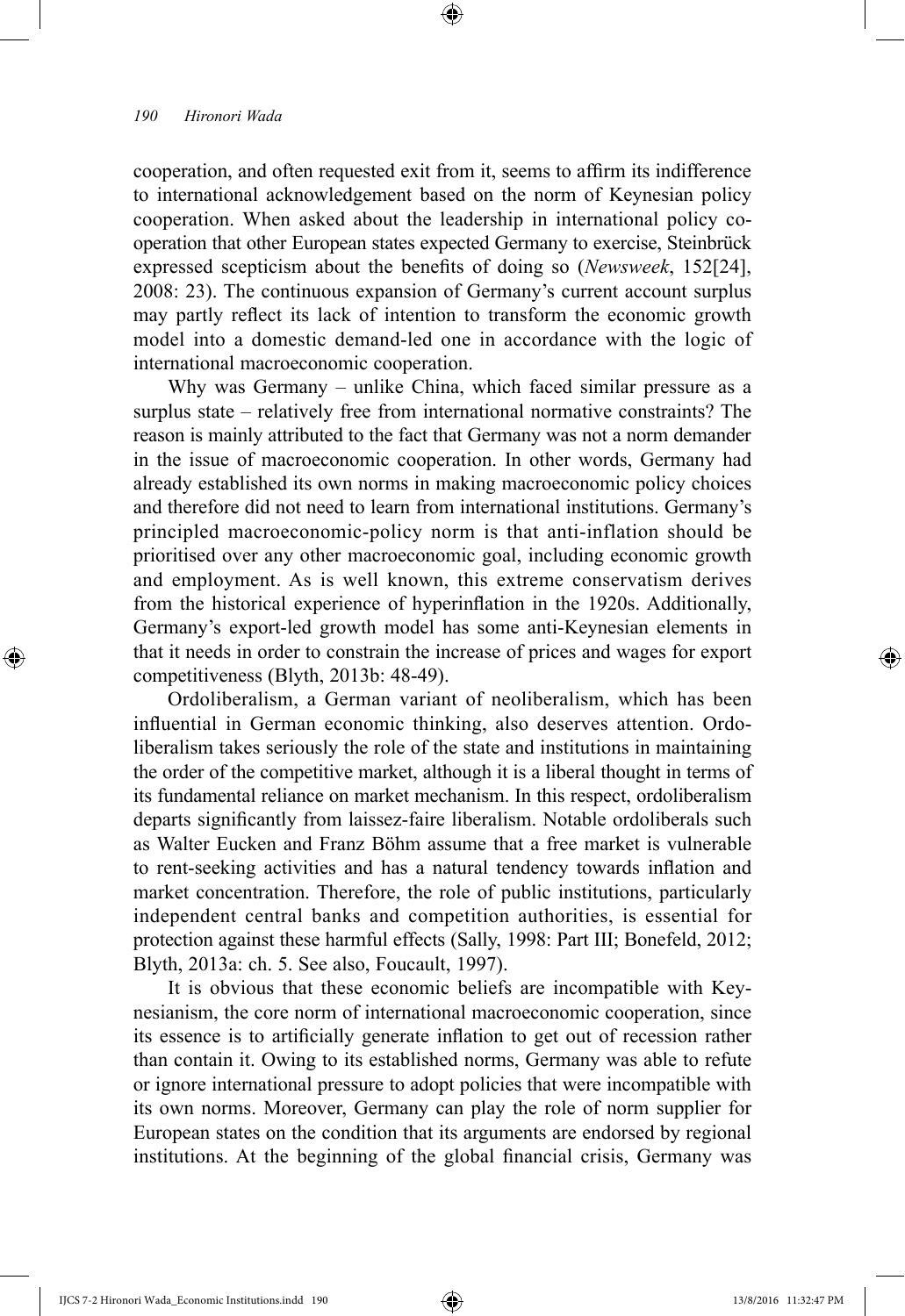rather isolated, as support for Keynesian policy cooperation was strong among EU member states. Yet, as the German economy remained robust in stark contrast to other European economies, regional institutions such as the Frankfurt-based ECB gradually came to support the German-style conservatism. Just prior to the Toronto Summit, representative figures in EUlevel policy choices, such as the ECB's Jean-Claude Trichet and European commissioner of economic affairs Olli Rehn, justified the strategy of fiscal consolidation with the intention of rejecting the US demand to expand fiscal expenditure (Financial Times, 24 June 2010: 2).

⊕

Support from these regional institutions made Germany appear not to be behaving for its self-interest only. This means that Germany had alternative institutional resources from which to derive legitimacy on policy choices and thereby was able to be relatively indifferent to the US or US-led institutions. In contrast, there was no equivalent institution for China, so its assertiveness would have been more readily interpreted as selfish or irresponsible.<sup>6</sup> In summary, the divergence of the two large surplus states' hierarchical positions depended primarily on the existence of their own norms and institutional resources that support those norms.

# **5. Conclusion**

⊕

This article has examined the situation in which the prime factor that brought uncertainty into informal economic institutions was not the rise of Chinese state capitalism, as conventional wisdom suggests, but actually the disagreement among major advanced states. To address this paradox, we introduced a framework of normative hierarchy in informal institutions, showing that the paradox can be mainly explained by the power disparity between the major Western states and China, which was attributable to the asymmetrical allocation of normative and institutional resources in each issue area. As confirmed through case studies, the asymmetry in resource endowment led to different degrees of vulnerability to pressure and expectation manifested in the international institutional processes.

In the case of international banking regulation, the US, as a norm supplier, which is endowed with legitimacy and technical knowledge for policy choices, was able to give priority to domestic policy adjustments and repeatedly delay the implementation of the Basel regulations. Such actions remain threatening for the effectiveness of international regulations. In contrast, China, as a norm demander, which needed technical knowledge and legitimacy to achieve domestic policy reform and to increase the recognition of its banks in global financial markets, implemented international regulations much more rigorously. Such positive and faithful attitudes towards the international institution were not undermined, even in the phase where the

IJCS 7-2 Hironori Wada\_Economic Institutions.indd 191 13/8/2016 11:32:47 PM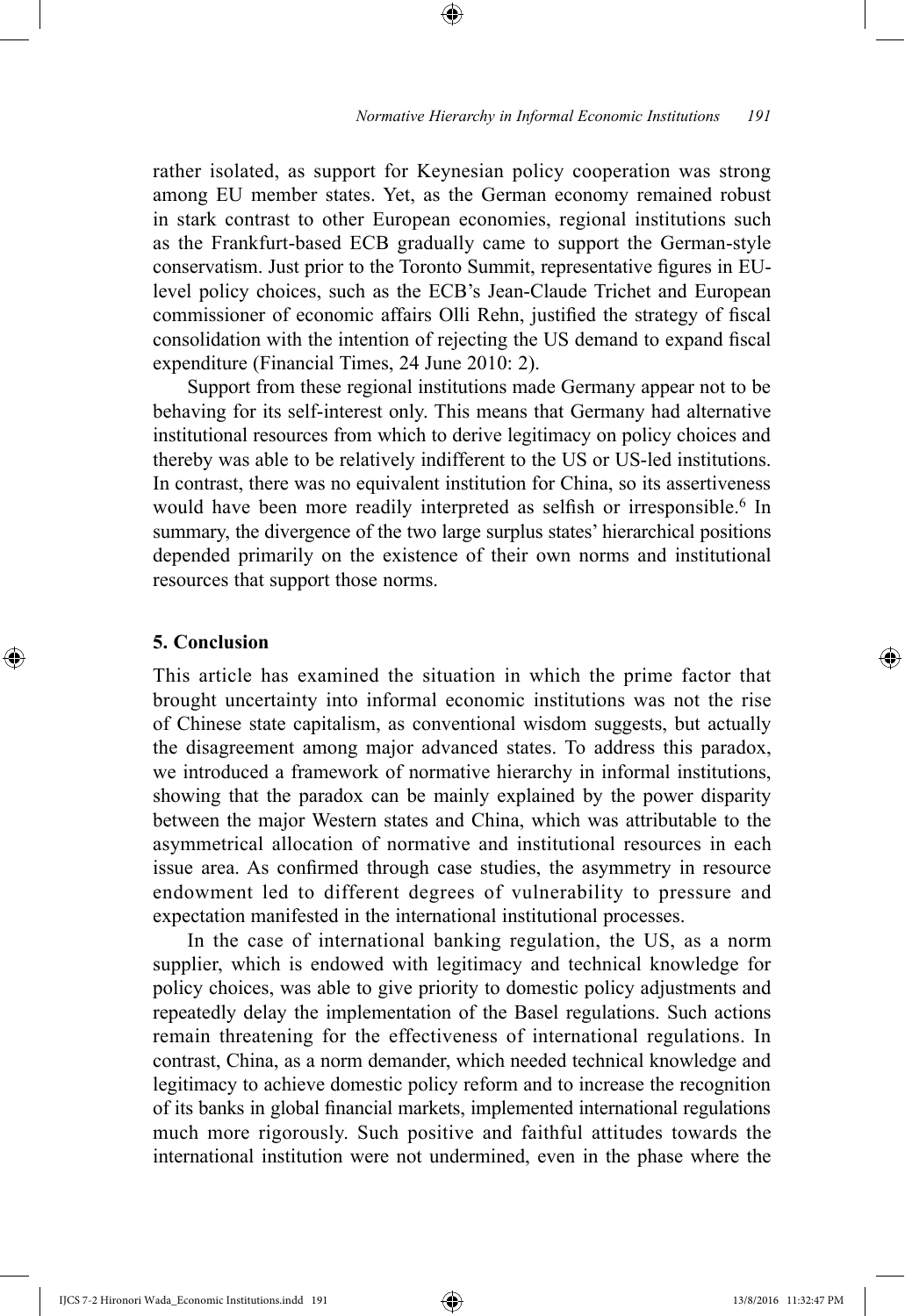⊕

demanding requirements of Basel III were anticipated to negatively affect Chinese banks and the national economy, or in the case when the US delay of implementation of Basel III could have disadvantaged Chinese banks. It is noteworthy that uncertainty of the effects of the Basel regulations was recognised in China as well. From the above analysis, it is clear that China's attitude and behaviours cannot be reduced to material interests alone.

⊕

As for macroeconomic policy cooperation, Germany, which had established its own norms based on historical experience, was not a norm demander, meaning that it did not need to be authorised by the norm of Keynesian policy cooperation. This position enabled Germany to prioritise its own norms and policy goals and to supply them to other European states in those cases where it was supported by regional institutions. In China's case, there was no alternative source from which to draw legitimacy and technical knowledge. Therefore, the adoption of the Keynesian policy cooperation was an attractive choice. The fact that China took on a huge burden of adjustment costs, such as local government debts and an investment bubble, suggests that its policy choices cannot be captured only in terms of economic self-interest.

The above analysis allows us to propose two implications: the first relates to the broader theoretical debate on international relations and the second to the political economy literature on the rise of China and other emerging states. First, constructivist-based literature on international relations generally assumes that the formation of international institutions based on norm diffusion contributes to the provision of international public goods and promotes relatively equal interstate relations. In contrast, this study focuses on the importance of paying attention to the other side effects of the formation: it could lead to the maintenance and reproduction of asymmetrical interstate relations originating from an asymmetrical distribution of power resources.

Second, the impact of the rise of China on global economic governance after the financial crisis may be less significant than has often been thought. The establishment of the G20 leaders meeting and the enlargement of the Basel Committee, or the transformation of the Financial Stability Forum into the FSB, may appear to be a sharp disjuncture with US or Western-centred economic governance. At the same time, it is also possible that key normative and institutional resources are still exclusively held by the major Western powers in certain issue areas in which informal institutions play crucial roles as in the issue areas this paper addresses. The same points can conceivably be applied to other BRICS countries, since their power resources and overall economic size are much smaller than those of China. Given the increasing importance of informal institutions after the breakdown of the Bretton Woods system, we should be more sceptical about the popular narrative that a radical transformation of the power structure in global economic governance is already in progress.

IJCS 7-2 Hironori Wada\_Economic Institutions.indd 192 13/8/2016 11:32:47 PM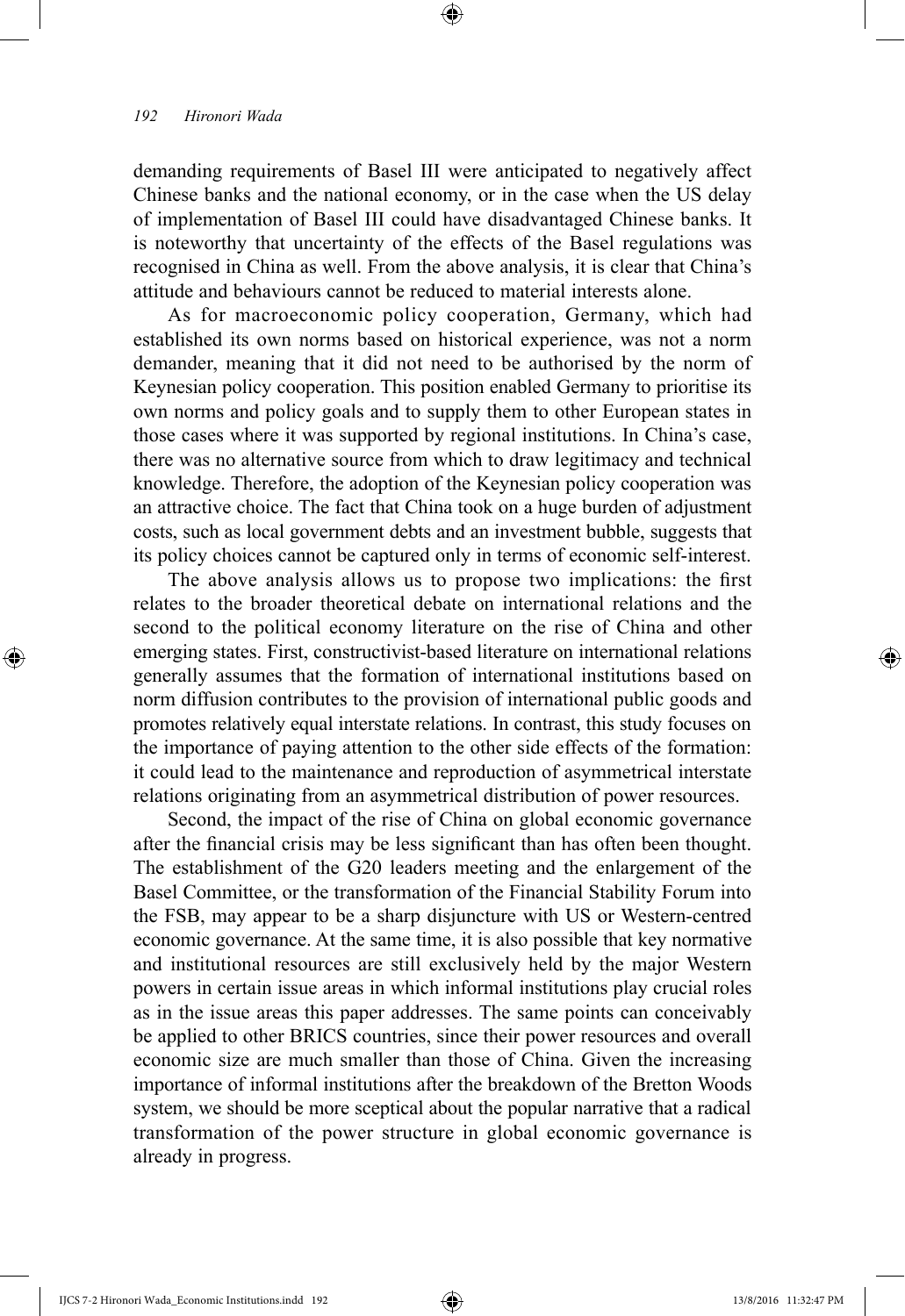# **Acknowledgement**

The author is grateful to the College of Asia and the Pacific of the Australian National University for its generous support during his stay as a visiting fellow.

#### **Notes**

- Hironori Wada 和田 洋典 is associate professor at Aoyama Gakuin University in Tokyo. He was recently a visiting fellow at the College of Asia and the Pacific, Australian National University (2015-16). He has also experienced working at the Consulate General of Japan in Shanghai (2002-05). His current research centres on emerging states and global financial governance. <wada@sipeb.aoyama.ac.jp>
- 1. Indeed, the negotiation over the capital adequacy ratio of 8% was said to be controversial, since the figure lacked enough theoretical and empirical support (Davies and Green, 2008: 38).
- 2. Based on the influential roles of US-based bankers' associations in the making of Basel II, it is widely regarded as a representative case of regulatory capture. See, for example, Mattli and Woods (2009: ix).
- 3. "'Full text' of Chinese President's Speech at G20 summit in Pittsburgh", *BBC Monitoring Asia Pacific*, 26 September 2009.
- 4. An official daily newspaper of the Shanghai Committee of the Communist Party carried an article arguing that it was welcomed that China did not become a topic of argument in Toronto. "Zhongguo meicheng huati" ("China did not Become a Topic"), *Jiefang Ribao*, 29 June 2010, p. 6.
- 5. "Text of Chinese Premier's Speech at Summer Davos Meeting in Dalian", *BBC Monitoring Newsfile*, 12 September 2013.
- 6. China's recent efforts to establish its own influential institutions like the BRICS Development Bank and the Asian Infrastructure Investment Bank can be seen as attempts to enhance institutional resources to support its norms and ideas.

#### **References**

⊕

- Adamson, F.B. (2005), "Global Liberalism versus Political Islam: Competing Ideological Frameworks in International Politics", *International Studies Review*, Vol. 7, No. 4, pp. 547-69.
- Ba, S. (2012), "Basaier 3 de xiangguan yaoqiu zai fazhanzhong guojia quefa shiyingxing (The Basel III Requests are not Suitable for Developing Countries)", *China Economic Information Network*, 12 July 2012 <http:// www.cei.gov.cn/LoadPage.aspx?Page=ShowDocandCategoryAlias=zonghe/ jjfxandProductAlias=lianhltandBlockAlias=lhwjwmandfilename=/doc/lhwjwm/ 201207130032.xm>.
- Baker, A. (2006), *The Group of Seven: Finance Ministers, Central Banks and Global Financial Governance*, London: Routledge.
- Barnett, M. and Duvall, R. (eds) (2005), *Power in Global Governance*, Cambridge: Cambridge University Press.

IJCS 7-2 Hironori Wada\_Economic Institutions.indd 193 13/8/2016 11:32:51 PM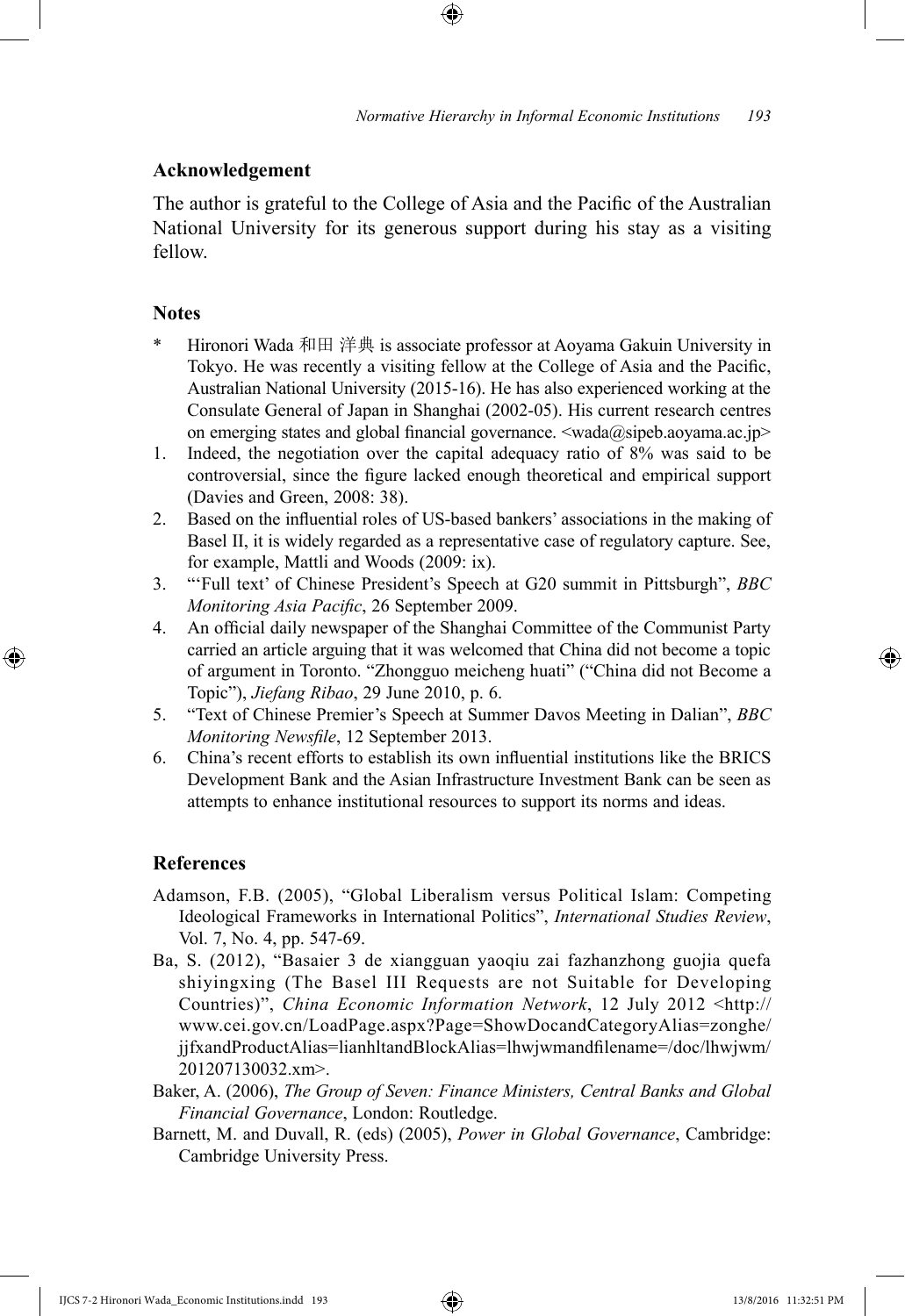⊕

- Basel Committee on Banking Supervision (BCBS) (2013), *Charter* <http://www.bis. org/bcbs/charter.htm>.
- Bell, S. (2012), "The Power of Ideas: The Ideational Shaping of the Structural Power of Business", *International Studies Quarterly*, Vol. 56, pp. 661-73.
- Best, J. (2010) "Bringing Power Back In: The IMF's Constructivist Strategy in Critical Perspectives", in R. Abdelal, *et al*. (eds), *Constructing the International Economy*, London: Cornell University Press, pp. 194-210.
- Blyth, M. (2013a), *Austerity: the History of a Dangerous Idea*, New York: Oxford University Press.
- Blyth, M. (2013b), "Austerity Delusion: Why a Bad Idea Won Over the West", *Foreign Affairs*, Vol. 92, pp. 41-56.
- Bonefeld, W. (2012), "Freedom and the Strong State: on German Ordoliberalism", *New Political Economy*, Vol. 17, No. 5, pp. 633-56.
- Bremmer, I. (2010), *The End of the Free Market: Who Wins the War between States and Corporations*, London: Portfolio.
- CBRC (2011), "Zhongguo yinhangye shishi xin jianguan biaozhun de zhidao yijian (Guiding Opinions on the Implementation of New Regulatory Standards in China's Banking Industry)", 27 April 2011 <http://www.cbrc.gov.cn/chinese/home/ docDOC\_ReadView/20110503615014F8D9DBF4F4FFE45843249ABE00.html>.
- Chwieroth, J. (2013), "Managing Capital Inflows: An Exercise in Productive Power", in B. Cohen and Chiu, E. (eds), *Power in a Changing World Economy: Lessons from East Asia*, London: Routledge, pp. 69-85.
- Cohen, B. (2006), "The Macrofoundations of Monetary Power", in D. Andrews (ed.), *International Monetary Power*, London: Cornell University Press, pp. 31-50.
- Davies, H. and Green, D. (2008), *Global Financial Regulation: The Essential Guide*, Cambridge: Polity.
- Epstein, C. (2012), "Stop Telling Us How to Behave: Socialization or Infantilization?", *International Studies Perspectives*, Vol. 13, No. 2, pp. 135-45.
- Farrell, H. and Héritier, A. (2003), "Formal and Informal Institutions under Codecision: Continuous Constitution-Building in Europe", *Governance*, Vol. 16, No. 4, pp. 577-600.
- Farrell, H. and Quiggin, J. (2012), "Consensus, Dissensus and Economic Ideas: The Rise and Fall of Keynesianism during the Economic Crisis", Center for the Study of Development Strategies.
- Foucault, M. (1997), "The Birth of Biopolitics", in *Ethics: Subjectivity and Truth*, New York: New Press, pp. 73-79.
- G20 (2009), *Leaders Statement, the Pittsburgh Summit*.
- Garten, H.A. (2001), *US Financial Regulation and the Level Playing Field*. Basingstoke: Palgrave Macmillan.
- Goodhart, C. (2011), *The Basel Committee on Banking Supervision: A History of the Early Years 1974-1997*, Cambridge: Cambridge University Press.
- Gourevitch, P. (1986), *Politics in Hard Times: Comparative Responses to International Economic Crises*, Ithaca, NY: Cornell University Press.
- Halper, S.A. (2010), *The Beijing Consensus: How China's Authoritarian Model will Dominate the Twenty-first Century*, New York: Basic Books.

IJCS 7-2 Hironori Wada\_Economic Institutions.indd 194 13/8/2016 11:32:51 PM

↔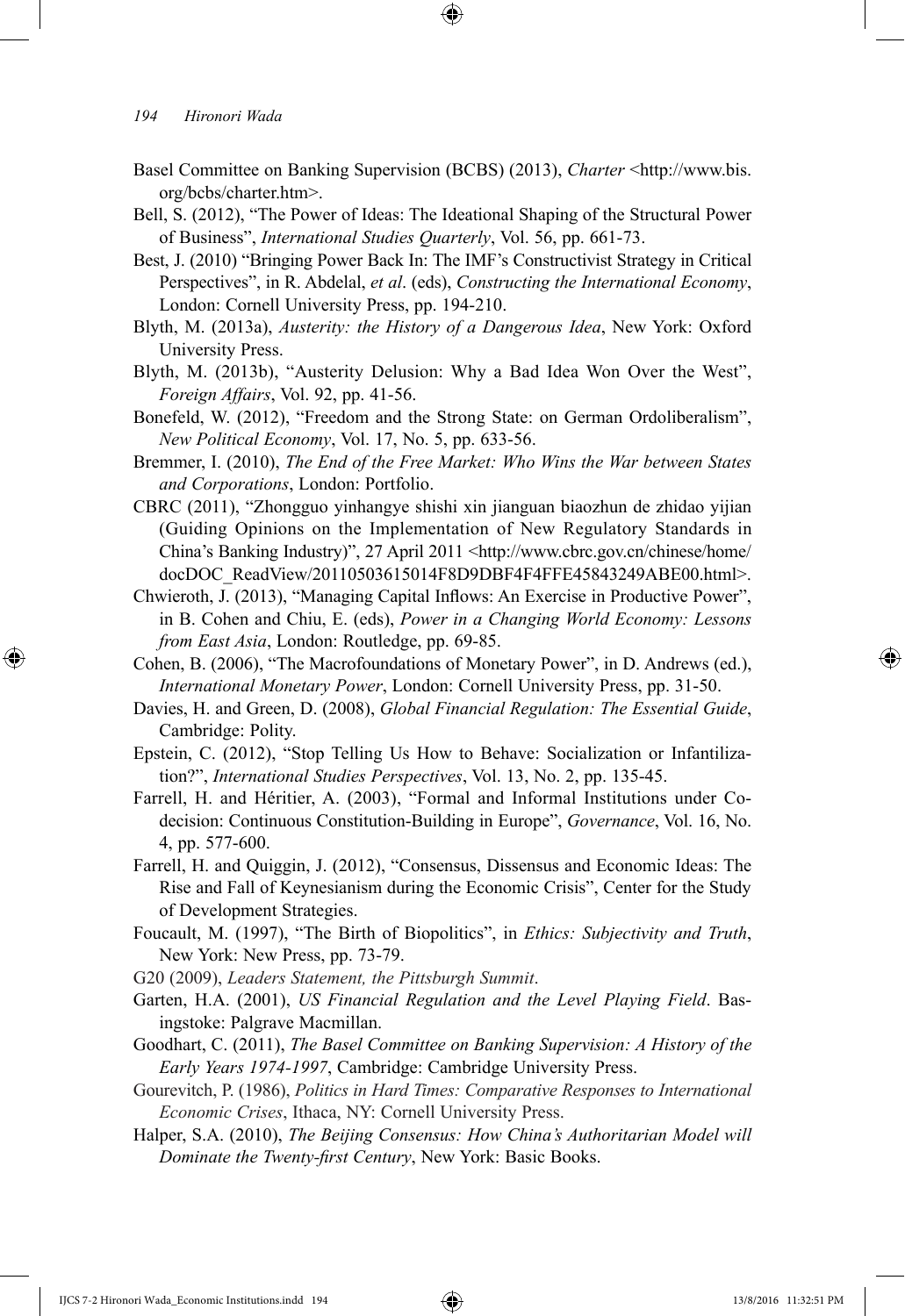Lavelle, K.C. (2013), *Money and Banks in the American Political System*, New York, NY: Cambridge University Press.

⊕

- MacKenzie, D. (2008), *Material Markets: How Economic Agents are Constructed*, Oxford: Oxford University Press.
- Mattli, W. and Woods, N. (eds) (2009), *The Politics of Global Regulation*, Oxford: Princeton University Press.
- Quillin, B. (2008), *International Financial Co-Operation: Political Economics of Compliance with the 1988 Basel Accord*, New York: Routledge.
- Sally, R. (1998), *Classical Liberalism and International Economic Order: Studies in Theory and Intellectual History*, London: Routledge.
- Shih, V.C. (2008), *Factions and Finance in China: Elite Conflict and Inflation*, Cambridge: Cambridge University Press.
- Skidelsky, R. (2010), *Keynes: The Return of the Master*, New York: Public Affairs.
- Stiglitz, J. (2010), *Freefall: America, Free Markets, and the Sinking of the World Economy*, New York: WW Norton.
- Stone, R. (2011), *Controlling Institutions: International Organizations and the Global Economy*, Cambridge: Cambridge University Press.
- Tarullo, D.K. (2008), *Banking on Basel: The Future of International Financial Regulation*, Washington, DC: Peterson Institute for International Economics.
- Vabulas, F. and Snidal, D. (2013), "Organization without Delegation: Informal Intergovernmental Organizations (IIGOs) and the Spectrum of Intergovernmental Arrangements", *The Review of International Organizations*, Vol. 8, No. 2, pp. 193-220.
- Woods, N. (2010), "The G20 Leaders and Global Governance", GEG Working paper 59, Oxford University.

### *Newspapers and Periodicals*

⊕

*21 Shiji Jingji Baodao BBC Monitoring China Daily Diyicaijing Ribao EIU ViewsWire Euroweek Financial Times Huanqiu Caijing Huanqiu Wang Jiefang Ribao Newsweek Renmin Ribao, Overseas Edition Shanghai Zhengquan Bao Shehui Kexue Bao The Guardian Wall Street Journal Xinhua Wang Yingcai*

IJCS 7-2 Hironori Wada\_Economic Institutions.indd 195 13/8/2016 11:32:51 PM